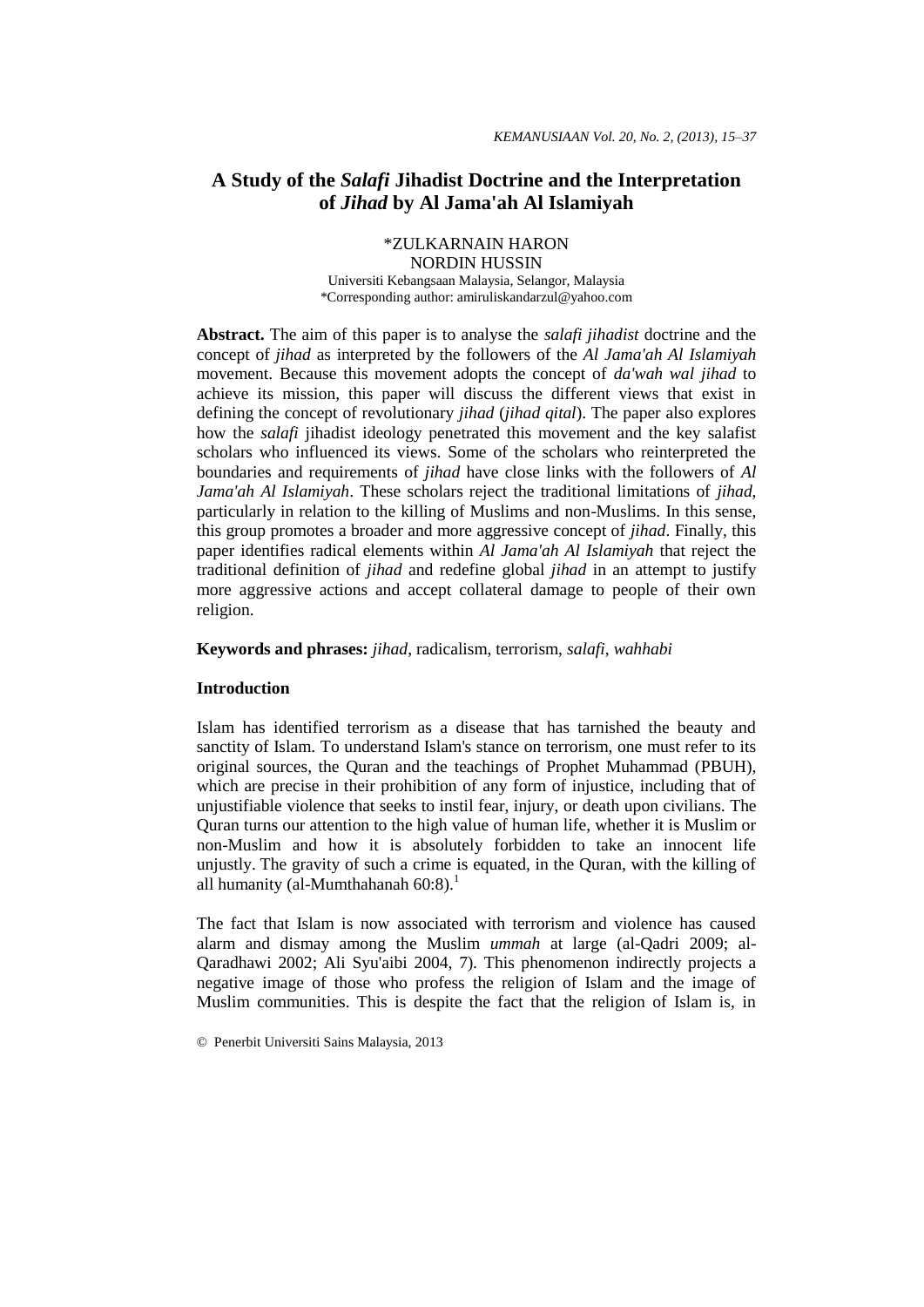reality, a religion that advocates peace, equality and harmony, as stated in the Quran: "God also wants us to make peace with our neighbours and the people we know, even with our enemies" (an-Nisa 4:29). The Muslim *ummah* throughout the world is dismayed by all acts of violence, regardless of whether they are committed by Muslims or non-Muslims and whether they take place in the Muslim world or outside of the Muslim world. Muslim scholars such as al-Qadri, al-Qaradhawi and Ali Syu'aibi have clearly stated that these acts of violence are against the teachings of Islam.

This article aims to analyse the *salafi* doctrine and the concept of *jihad* as practiced by the *Al Jama'ah Al Islamiyah* movement. Subsequently, the article reiterates that acts of terrorism, such as the killing of innocent people, are not part of the teachings of Islam. On the contrary, it is the responsibility of the Muslim *ummah* to fight against such acts so that peace and justice may prevail in this world. For several centuries, radicalism, extremism and fundamentalism<sup>2</sup> among Muslims have been frequently associated with religion. These were the labels used by researchers and scholars (Singh 2007; Abuza 2003; Gunaratna 2002). Religious doctrines that serve as an inspiration and influence for the struggle of various Muslim groups are often associated with *wahhabism* or *salafism* (Vincenzo 2002, 15; International Crisis Group [ICG] 2002). In fact, when examined closely, radical Islamic movements are a social rather than a religious phenomenon. <sup>3</sup> There is not a single religion that advocates violence. Islam, in particular, is a sacred and comprehensive religion that strongly rejects violence. Nevertheless, religion may be merely a contributing factor towards the radicalisation of social movements within society. The disruption of traditional communities, the economic marginalisation and political repression of peoples and the offensive force of secularism, all of which are modern phenomena, contribute to the revival of religion in the age of globalisation.<sup>4</sup>

## *Al Jama'ah Al Islamiyah***: An Overview**

*Al Jama'ah Al Islamiyah*, referred to as *Jemaah Islamiyah* (JI) by some researchers, is an Islamist movement that was established on 1 January 1993 in Malaysia by two religious teachers from Indonesia, Abdullah Sungkar and Abu Bakar Ba'asyir, and a number of their followers who had fled Indonesia to avoid being captured by the Suharto regime in 1985. This movement was listed by the United Nations (UN) as a terrorist organisation in 2002. The movement is the legacy of Darul Islam's (DI) struggle to establish an Islamic State in Indonesia under the leadership of SM Kartosuwiryo in 1949 (van Dijk 1981). *Al Jama'ah Al Islamiyah* was formally established after it separated from DI in 1993 following a dispute between Abdullah Sungkar and the leader of DI, Ajengan Masduki, in the early 1990s (ICG 2002). From a theological perspective, *Al Jama'ah Al Islamiyah*  holds the view that Islam is a universal (*kaffah*) way of life and provides answers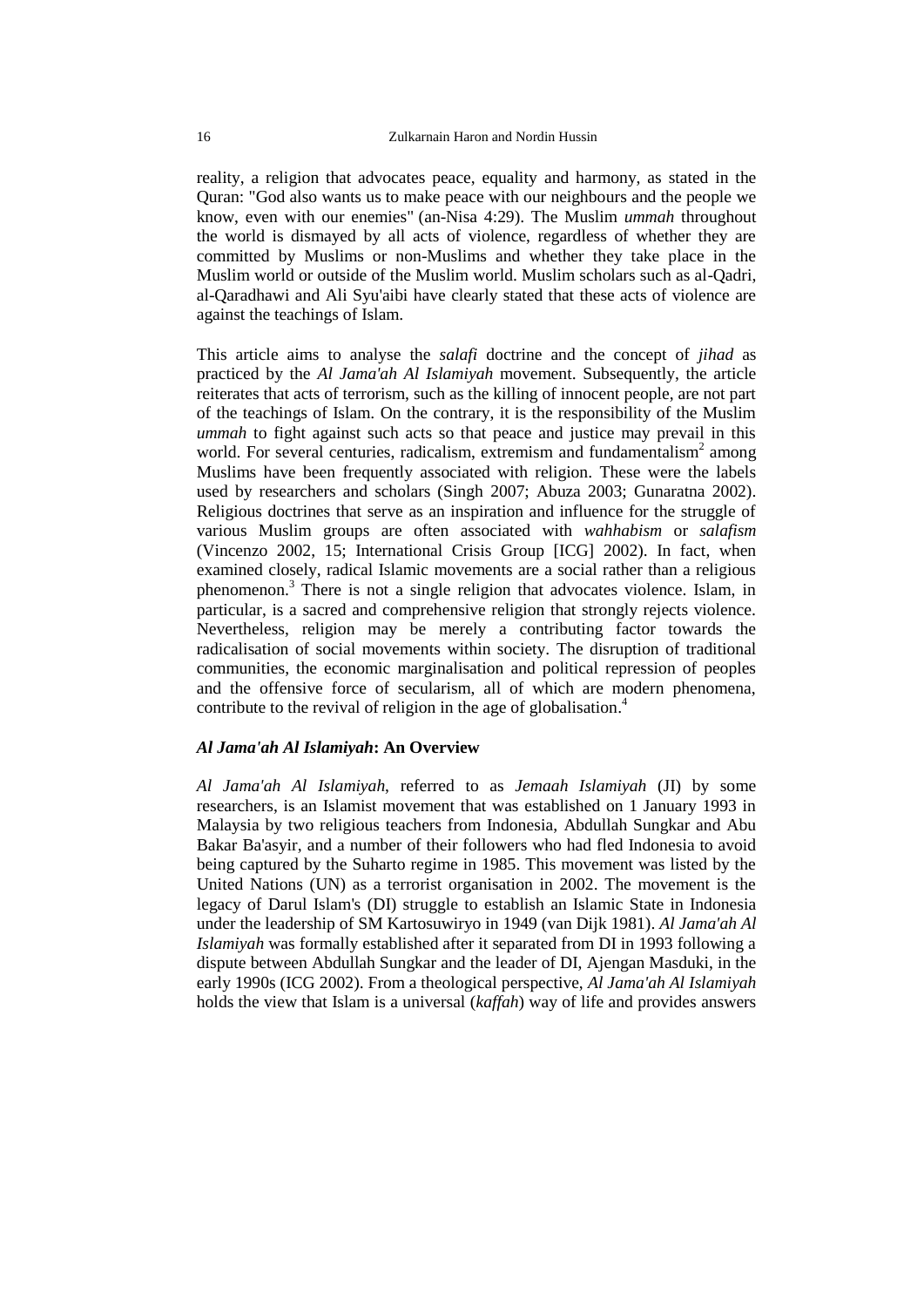for all matters relating to life and nationhood. It believes that the Muslim *ummah* has an obligation to implement Islamic *sharia* law, without which one would be a non-believer (*kuffar*). *Al Jama'ah Al Islamiyah* also views Islam as the integration of religion and politics (power), or "*Al Islam huwaddinu wa daulah*" (Interview with Abu Bakar Ba'asyir, 2012). Consequently, Ba'asyir holds the view that the Muslim *ummah* has an obligation to establish an Islamic State and to implement Islamic *sharia* based on the Quran.

The aim of this group is to establish an Islamic State (*Daulah Islamiyah*) in Indonesia by adopting the *da'wah* and *jihad*. This group subscribes to the belief of *ahlus sunnah wal jamaah minhajis salafus soleh* (PUPJI 1996; Interview with Nasir Abas, 2012; Interview with Said, 2012; Interview with Ustaz Abu Rusydan, 2012). Nevertheless, the group, which was established in 1993, experienced internal divisions following the death of its first leader, Abdullah Sungkar, in October 1999. After 2000, splinter groups of differing ideologies emerged. Although these groups were officially no longer members of the parent group, they shared a common background and history.<sup>5</sup>

Some of the group's followers used theological arguments to justify violence and radical actions, such as acts of bombing and killing civilians, including Muslim civilians. Followers of splinter groups use selected verses and passages extracted from the Quran and Hadith (which will be discussed later) to justify their actions. Some *Salafis* (this term will be discussed in detail later) go so far as to say that all interpretations of the Quran except theirs are wrong. This is the strongest possible proof of their extreme and outrageous ignorance because, notwithstanding the verses that pertain to legal rulings (*ahkam*), the Quran is a self-declared "open text" that encourages people to deliberate its parables, lessons and wisdom. Moreover, some *Salafis* even say that there is no good in the Quran except through their interpretations of it. Indeed, the *Salafi* Syeikh Abd al-Rahim al-Tahhan said in one of his recorded and publicly distributed sermons, "There is no good in the Quran without *sunnah* and there is no good in the *sunnah* without our righteous *Salafi* understanding of it". Another *Salafi* scholar, Syeikh Abdullah bin Baz, also mentioned that there is no allegory (*majaz*) in the Quran and that every word in the Quran must be taken literally (Vincenzo 2001, 29–31).

As a result, a concept is currently advocated by some Muslims who claim to follow the method of *Salafus Soleh*. This concept is termed "translate directly". Based on this concept, these people believe that what has been conveyed by Allah, the Almighty and the Prophet and what has been exemplified by the *Salafus Soleh* must be accepted and followed without changes based on a literal interpretation of the verses and passages of the Quran and Hadith (as suggested by *bin Baz*) because the Quran was revealed in clear Arabic language. The proof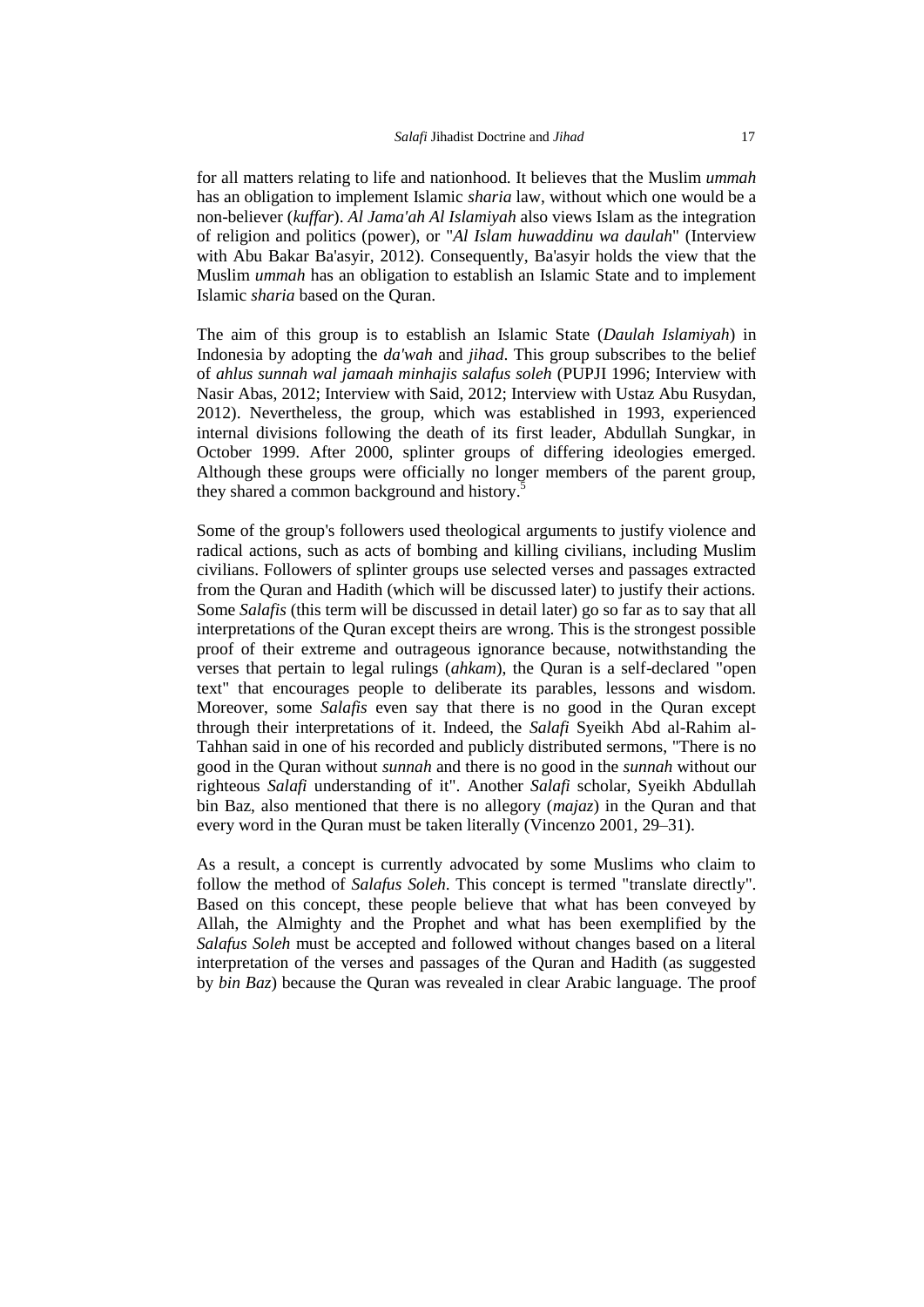used to justify this concept is the Quranic verse that can be translated as "in clear Arabic language" (ash-Shu'ara' 26:195). There is no doubt that this argument and justification may influence followers who have little knowledge of the religion but who are fanatical and have great passion towards their religion. These types of followers are easily recruited, influenced and manipulated.

## **The** *Wahhabi* **Doctrine**

This article will discuss the *wahhabi* doctrine to explain the ideological basis and the manhaj<sup>6</sup> of *Al Jama'ah Al Islamiyah*. To understand the concept of *jihad* practiced by *Al Jama'ah Al Islamiyah* in a holistic manner, one must first understand the ideology and belief of the followers of this group. Thus, the main theme that must be analysed is the doctrine of the *salafi wahhabi,* also known as the those who profess the unity of God (*muwahhidun*), which is considered the main basis of the beliefs of this group. The majority of the literature associates this group with the doctrine of *salafi* (salafism) or *salafiyyah* (ICG 2002; Singh 2007; Abuza 2003; Gunaratna 2002). Although *salafi* and *wahhabi* are two different terms, in reality, both refer to the same doctrine or teachings.

This article will attempt to clarify the synonymous nature of the two terms, which has often caused confusion among the public and among researchers. Such a clarification is essential to demonstrate how the followers of *Al Jama'ah Al Islamiyah* conceal their beliefs by calling themselves followers of *salafus soleh*. The general public, who do not understand the history of the *wahhabi* doctrine, may easily recognise the struggle of *Al Jama'ah Al Islamiyah* in establishing an Islamic State. This is despite the fact that this doctrine has led the Muslim *ummah* to practice religious extremism and radicalism in the name of religion, which ultimately tarnishes the image of Islam and the image of Muslims themselves.

*Wahhabi*sm is a strict form of Islam promoted by its founder, Muhammad Abd al Wahhab (1703M–1792M). Its main characteristics are that it follows the three first generations of Muslims (*al salaf al soleh*), is strictly monotheistic, rejects Sufism and Shi'ism, concentrates on the *Hadith* (sayings of the prophet Muhammad), rejects any illegal innovations (*bid'a*), considers Muslims that do not adhere to its form of Islam to be unbelievers (*kuffar*) and discourages all contact with non-Muslims.

Although it is labelled *wahhabi* by its opponents, the followers of this faction call themselves *muwahhidun*. The labelling of Muhamad bin Abdul Wahhab's doctrine *wahhabi* is rather confusing as Abdul Wahab is the name of the founder's father, who was a scholar of *ahlus sunnah wal jamaah*. Therefore, naming the doctrine *wahhabi* is a misnomer. Nevertheless, some *wahhabi* scholars do not object to the use of the term and, in fact, use it in their books, as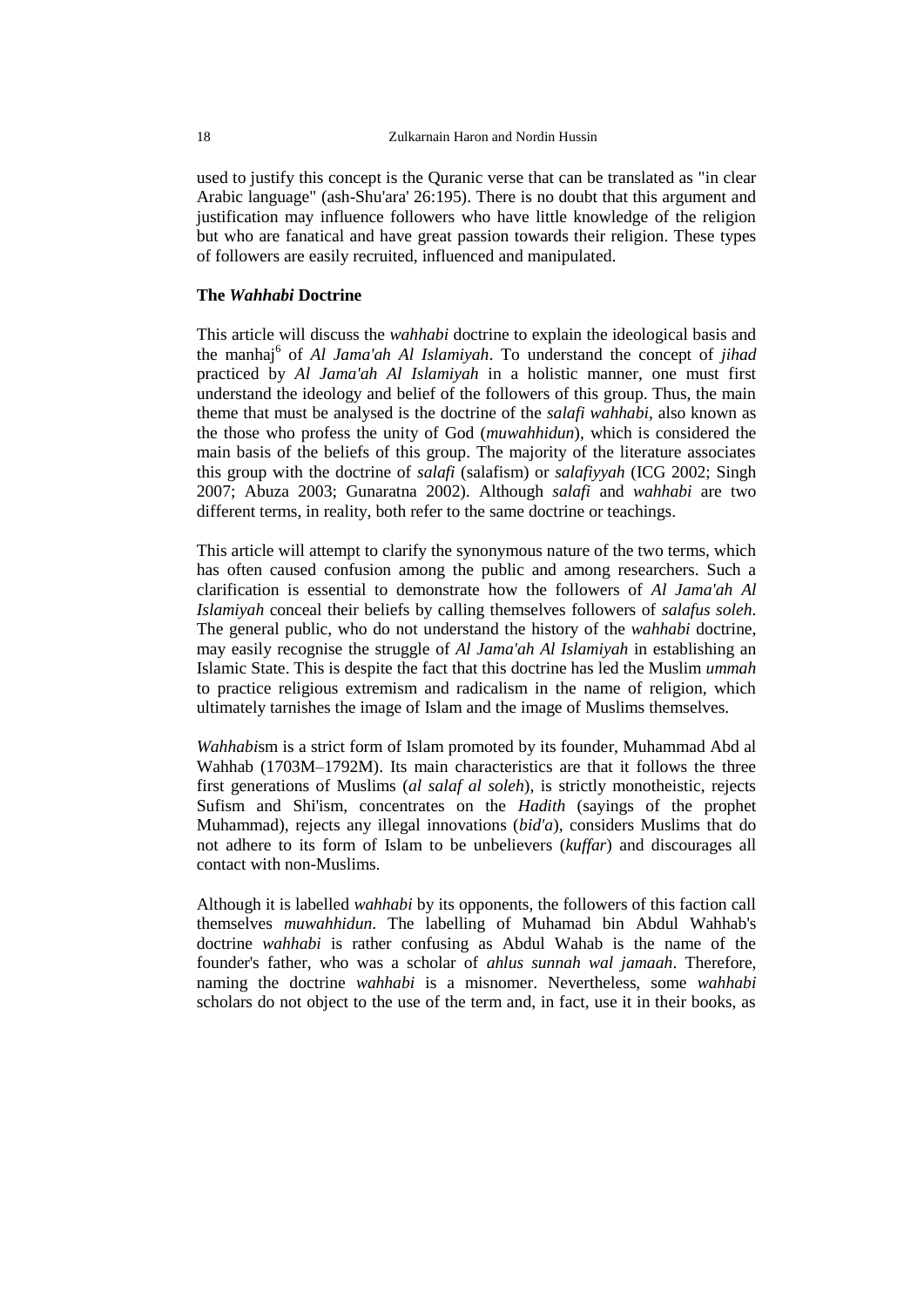highlighted in *al Hadiyyah al Saniyyah wa Tuhfah Wahhabiah al Najdiah,*  published by Ummul Qura', Makkah, in 1344H (Muhammad Fuad 2006, 5; Waskito 2011, 178).

A *Shafi'e* scholar in Makkah, Sayid Ahmad Zaini Dahlan (1231H–1304H) also authored a book rejecting wahhabism. The title of the book, *Ad Duratus Saniyah firraddi alal Wahabiyah*, is proof that the term *wahhabi* has long existed (Sayid Ahmad Zaini Dahlan 1991, cited in Muhamad Fuad [2006]). Wahhabism is often regarded as a continuation of Ibnu Taimiyyah's (661H–728H) views. In fact, wahhabism is more radical than Ibnu Taimiyyah's views on numerous issues (K. H. Sirajuddin 1994, 310).

#### **Who are the** *Salafus Solehs***?**

In the following section, this article will discuss how the term *salafi* is linked to *wahhabi* and whether these are two different terms or whether they refer to the same doctrine. The term *salafi* is a relational adjective of *salaf*. Linguistically, *alsalaf* means those who precede, or the predecessors (al-Fadhl 1410H). In simple terms, *al-salaf* refers to the early generations of the proponents of Islam, that is, the companions of the Prophet (PBUH), the *tabi'in*, *tabi' al-tabi'in and* the Muslim scholars who followed the teachings of the early generations. This was stated clearly in the Hadith of the Prophet (PBUH):

The best of my nation is my generation then those who follow them (*tabi'in*) and then those who follow them (*tabi' al-tabi'in*) ...

(Narrated by Bukhari and Muslim, *al-Manaqib*, 3377)

Hence, those who admit being salafist are those who follow the teachings of the companions of the Prophet (PBUH), the *tabi'in* and *tabi' al-tabi'in*. Here, a rather confusing issue arises: are Muslims who follow and practice the *sharia* and Islamic teachings according to the four *mazhabs* not considered *salafis* despite the fact that the four imams of the *mazhabs* are *salafis* who belonged to the best generations mentioned in the Hadith? In fact, these imams were closer to the *tabi'in* and *tabi' al-tabi'in* compared to Ibnu Taimiyyah, who was born 600 years after the death of the Prophet (PBUH) and Muhammad bin Abdul Wahhab, who was born 1400 years after the death of the Prophet (PBUH).

Some scholars later added the adjective *al-soleh* to the term *al-salaf* (*al-salaf alsoleh*) to differentiate between the earlier generations (*al-salaf)* and the present generation (*al-khalaf*) (al-Thalibi 2006, 8; al-Qaradhawi 2005, 20). In temporal terms, the best generations are the first three that existed within the period of 300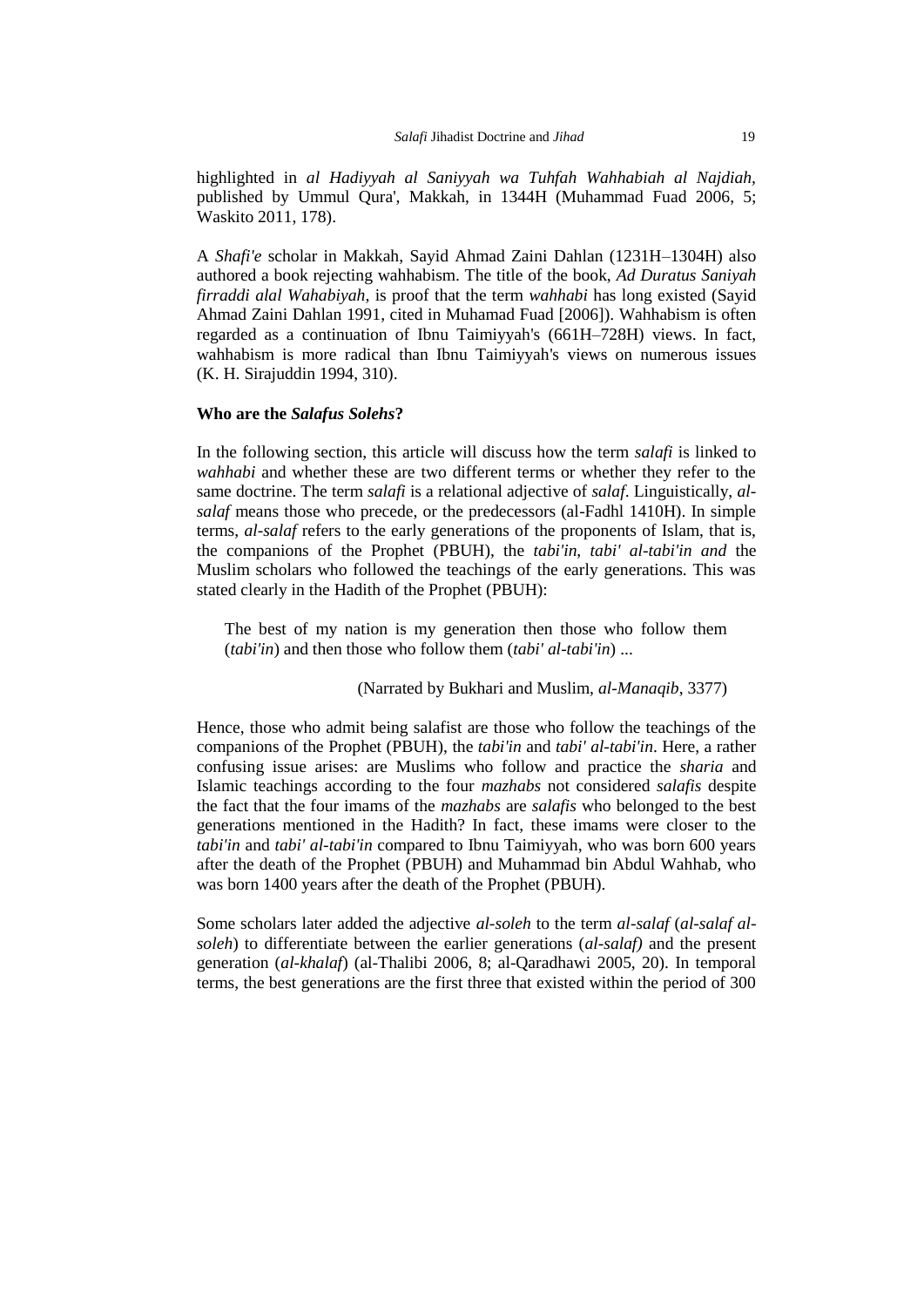years after the death of the Prophet (PBUH). Thus, a salafist is a person who admits that he follows the way of the companions of the Prophet (PBUH), the *tabi'in*, *tabi' al-tabi'in* and the Muslim scholars who inherited and fully understood the knowledge and teachings of these three generations. From the word *salaf* several other words emerged, such as *salafiyyah* (meaning salafism) and *salafiyyun*/*salafiyyin* (the plural of *salafi*). *Salafiyyah* can also refer to knowledge that is based on a deep understanding of the teachings of the *salafus soleh* (al-Thalibi 2006, 9). *Salafiyyah* also refers to the enthusiasm to return to that which is authentic because what is authentic is purer, closerand more consistent with the teachings of the Quran and Sunnah (Muammar 2010). The *salafis* seek to return the Muslim *ummah* to the authentic teachings of Islam as understood by *al-salaf al-soleh*.

Based on the definitions discussed above, there is no predicament for anyone to claim himself or herself to be a *salafi* because every Muslim acknowledges the status of the Prophet (PBUH) and the two best generations after him. All Muslims who follow one of the four mazhabs carry some elements of salafism in them in one way or another, although they may not claim this explicitly. The problem arose in the late 20th century when a group of Muslims claimed that they were salafist and followers of the *manhaj* of the *salafs* and they accused other groups of not following the *manhaj* of the *salafs* (Interview with Habib Rizieq, 2012). Based on research, this group, which claimed to be *salafi,* is also known as *wahhabi*. Thus, there is no difference between *salafi* and *wahhabi*. This doctrine is known as *wahhabiyah hanbaliyah* in the Arabian Peninsula. When it was exported outside the Arabian Peninsula, the name changed to *salafi* (Hassan 1992).

Muhammad Sa'id Ramadhan al-Buthi (1929M–2013M), in his book *as-Salafiyah Marhalah Zamaniyah Mubarakah La Madzhab Islamiy*, exposed the disguise of *salafi wahhabi,* stating that the *wahhabi* movement disguises itself under several names, such as *salafi* and *ahlus sunnah* (which is not followed by the phrase *wal jamaah*), because it feels uncomfortable being labelled *wahhabi* (al-Buthi 1996, 236). The *wahhabi* movement changed its name to *salafi* to recruit followers and to spread its views outside the Arabian Peninsula. Retaining the *wahhabi* label would create obstacles for the movement because the movement had created many controversies and was associated with bloody events in the Arabian Peninsula, such as the takeover of the Grand Mosque in Makkah in 1979.<sup>7</sup>

The term *salafi* is believed to have been introduced by a *wahhabi* scholar named Syeikh Nasiruddin Al-Albani (1914–1999)<sup>8</sup> to revive *wahhabism* and render it more appealing (*As-Sunnah* 2000). Following the relabeling of *wahhabi* to *salafi*, the *wahhabi da'wah* began to gain popularity due to its mission to invite the Muslim *ummah* to return to the teachings of the *salafs.*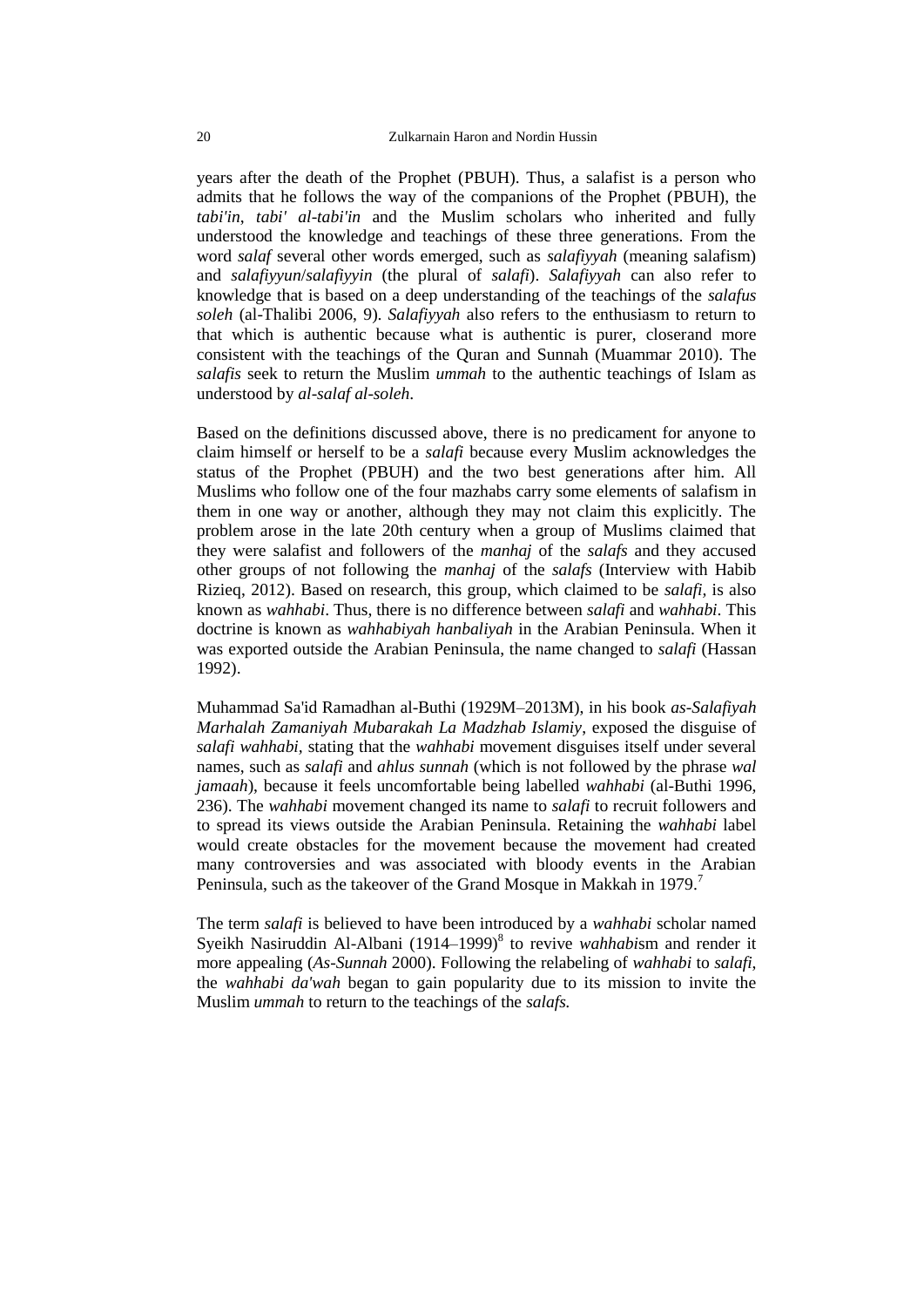#### *Salafi Wahhabi* **and** *Salafi Jihadi*

An issue that has been the focus of debate among Muslim scholars and thinkers is *salafi jihadi*, the doctrine held by *Al Jama'ah Al Islamiyah*. The issue of *salafi wahhabi* and *salafi jihadi* is indeed a confusing one due to the different terms used in different contexts. Debate on this issue often results in confusion about the category in which *Al Jama'ah Al Islamiyah* belongs. According to the followers of *Al Jama'ah Al Islamiyah*, the belief to which they subscribe is that of *Ahlus Sunnah wal Jamaah ala' Minhajis Salafis Soleh* (PUPJI 1996; Interview with Said, 2012; Interview with Nasir Abas, 2012)*.*

These followers understand Islam in a holistic manner, as understood by *as Salafus Soleh*. Nevertheless, a number of issues arise when they claim that they follow (*taqlid*) the *salaf* scholars. In reality, the term *salaf* does not refer to a group with a common conviction, nor does it refer to a sect in Islam. Furthermore, there is no Hadith or any other evidence that states that the companions of the Prophet (PBUH), *mujtahidun* scholars and experts of Hadith called themselves and their followers *salafi.* The discussion of the terms *salafi wahhabi* and *salafi jihadi* must be based on a historical perspective and the personalities behind these movements. From there, a conclusion can be drawn as to whether there are any similarities between these two terms.

Salafism has become a platform for various Islamic movements for several decades. Enthusiasm towards reformation was the reason for the emergence of these movements and salafism played a key role in shaping them. There are two main reasons for the emergence of salafism. The first reason was to purify Islamic thought by emphasising that the Muslim *ummah* must revive the glory of Islam to resolve their religious and worldly crises. The second reason was to advance the Muslim *ummah* through religious and moral reforms (Syamsu Rizal 2006, 84–85).

However, an extreme group called *Salafi Yamani* emerged from the *Salafiyun* movement. Among the characteristics of this group is its inclination to label other groups as committing *bid'a*, uncovering the faults of others, accusing others of going astray and labelling others who do not agree with their views. The followers of *Salafi Yamani* do not participate in the process of *da'wah* and interaction within society as they consider such cooperation *bid'a*. It is evident that this group is far more rigid in their relationship with fellow Muslims than they are with non-Muslims (Irfan 2003).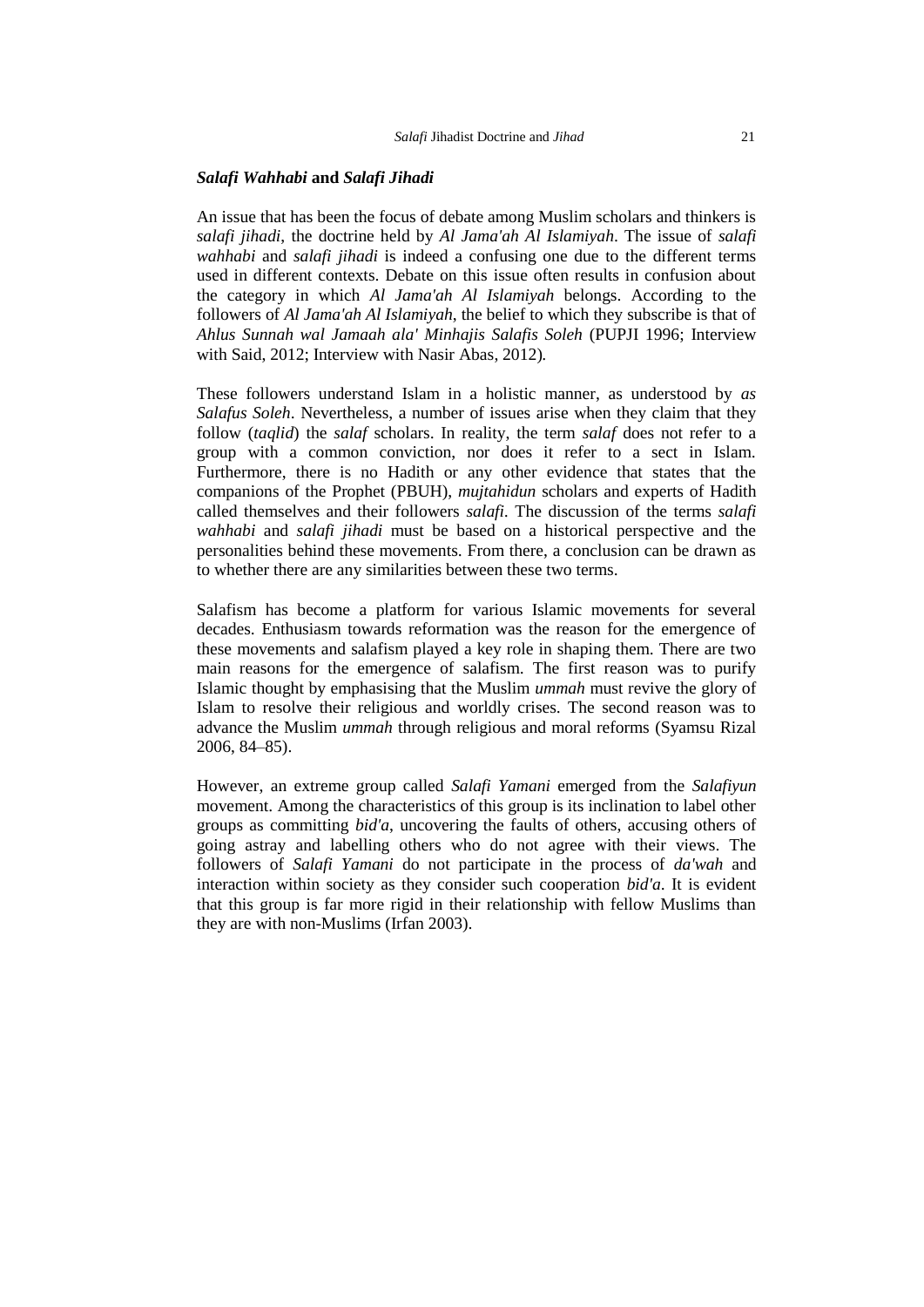## **The Emergence of** *Salafi Jihadi*

In addition to the extreme group *Salafi Yamani*, the *salafiyyun* also served as a platform for the emergence of the *Salafi Jihadi* group. *Salafi Jihadi* is a term given to Muslims who subscribe to views similar to those of the *salafiyyun* (i.e., returning to the Quran and Sunnah, purifying the *aqidah* and rejecting *bid'a*). Furthermore, this group has the aim of establishing an Islamic State and Caliphate through war (*jihad qital*) and does not hesitate to judge Muslim rulers who do not implement *sharia* law as non-believers (*kuffar*). This concept of *salafism* indicates that although the group seeks to follow the teachings of *ahlussalaf*, it has derailed from the true path. This concept has become a specific school of thought for a specific group of people who claim that they are the followers of particular scholars, such as Ibnu Taimiyyah and who reject other scholars whom they consider to have gone off track. Although the word *salaf* seems synonymous with the *salafi* group, it is not the exclusive right or the exclusive characteristic of this group. According to al-Buthi, *salafiyyah* is not a school of thought but a blessed era. It is a *bid'a* to make *Salafiyyah* a specific sect that is different from *ahlus sunnah wal al-jama'ah*. Al-Buthi was one of the scholars who exposed the disguise of the *salafi wahhabi*. He stated that the *wahhabi* movement disguises itself under several names, such as *salafi* and *ahlus sunnah* (which is not followed by the phrase *wal jamaah*), because it feels uncomfortable being labelled as *wahhabi* (al-Buthi 1996, 274–275).

The issue of *salafi wahhabi* is complex and difficult to define. Hence, a deep understanding of the terms *wahhabi*, *salafi*, *salafus soleh*, *salafiyyun*, *salafi yamani* and *salafi haraki* is crucial to differentiate between the various groups that claim to belong to *salafism*. This distinction is important to avoid confusion among the Muslim *ummah* and to prevent them from labelling a group as misguided. In the following paragraphs, this article will discuss another branch of *salafism* known as *salafi takfiri*. The word *takfiri* is derived from the word *takfir,* which means to judge someone a *kuffar* (Abu Aman et al. 2011, 193–195).

The *takfiri* group is another splinter of the *salafi wahhabi* group that emerged in the 1970s. An analysis of the contemporary *takfiri* group reveals that the *sanad* of its knowledge stops short of reaching the scholars of *salaf*; it stops at *Jamaah Takfir wal Hijrah, Jamaah al-Jihad* and *al-Jamaat al-Islamiyya,* which emerged in the 1970s in Egypt. The *takfiri* ideology was developed based on the views of Sayyid Qutb (1906–1966). Qutb's views were influenced by the teachings of the Muslim Brotherhood, founded by Hasan al-Banna (1906–1949) in 1928. However, later in his life, Qutb distanced his views from the ideology of the Muslim Brotherhood. The main proponents of the *takfiri* ideology are Ayman al Zhawahiri and Abu Muhammad al Maqdisi, who were from the first generation of *Jamaah al-Jihad* in Egypt after Qutb was sentenced to death in 1966. Thus, it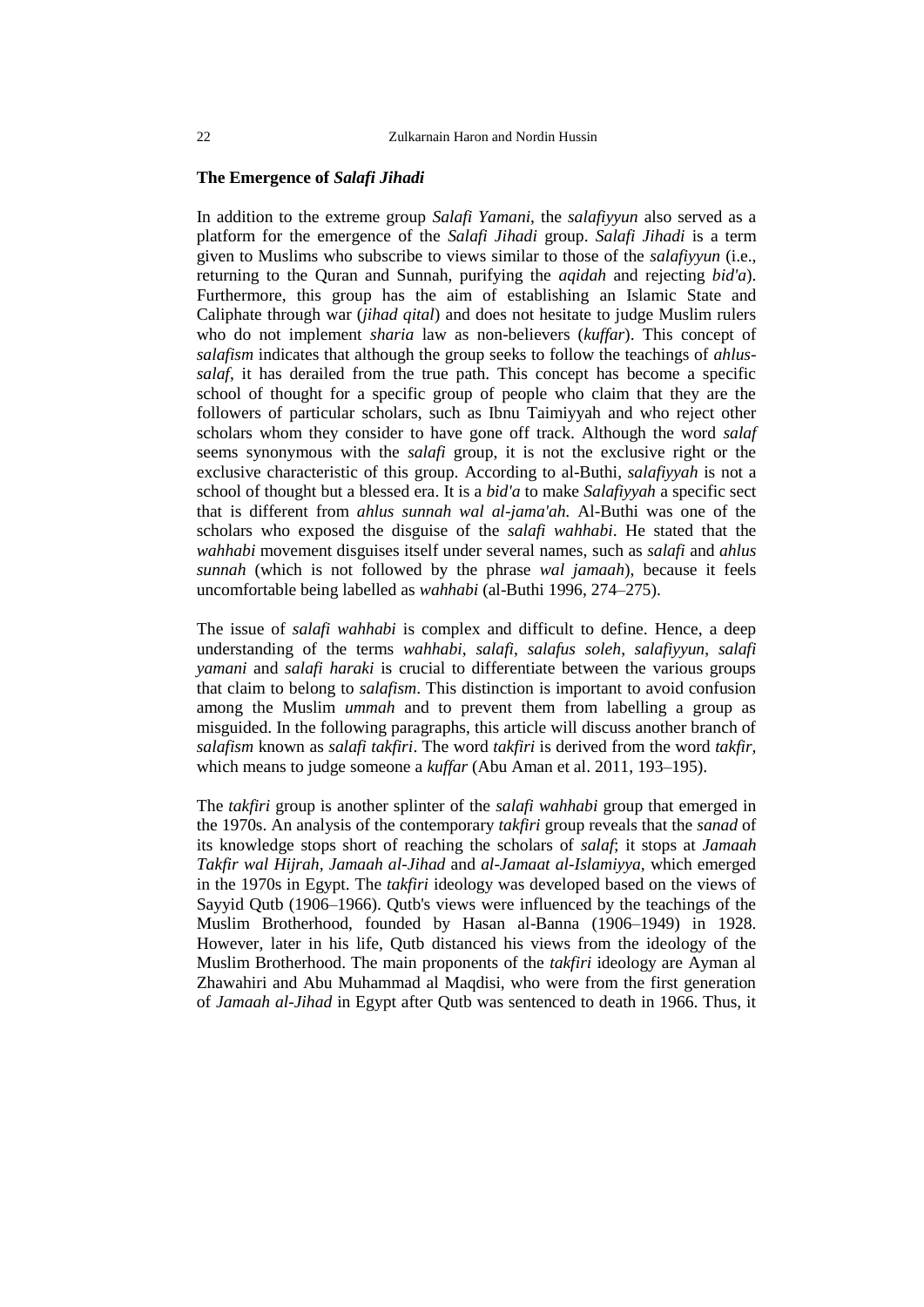is not surprising that most of the literature describes contemporary radicalism and terrorism as a combination of wahhabism and Qutbism, and that they were founded in Afghanistan by Ayman al Zhawahiri, who is a key figure in al-Qaeda alongside Osama bin Laden (ICG 2002; Singh 2007; Abuza 2003; Gunaratna 2002; Vincenzo 2002).

Among the beliefs of the *salafi takfiri* group is that it reserves the right to declare other Muslims who commit a crime (whether true or only in their imagination) or who practice religion in a way different from theirs to be apostates. <sup>9</sup> They also reject the political power of legitimate governments (Vincenzo 2002, 44). The *takfiris* believe that political authorities that do not abide by their interpretation of Islam are illegitimate and they describe the leaders of such authorities as those who have seized power illegally and can therefore be killed and overthrown. The *salafi takfiri* group also interprets the concept of *jihad* differently. Their concept of *jihad* is discussed in detail in subsequent sections on *Al Jama'ah Al Islamiyah's* concept of *jihad*.

The *Al Jama'ah Al Islamiyah* splinter group, which is led by young members who are very enthusiastic about implementing global (offensive) *jihad,* has a different interpretation of *jihad*. Its concept of *jihad* is used to fuel the revival of Islam in South-East Asia. *Al Jama'ah Al Islamiyah* often claims that its existence is based purely on religion. By using a religious platform, it combines the ideas of two fundamental *salafi* groups, Qutb's radical views and Azzam's *jihadi* views. 10 According to these two perspectives, *da'wah* alone is not sufficient and violence must be used to establish an Islamic state. It is through such views and ideologies that violence found its way to some followers of *Al Jama'ah Al Islamiyah*.

Based on the definitions of *salaf* and *salafiyyah* discussed at the beginning of this article, there is no problem for any person or group of people to describe themselves as salafist or as followers of *salaf* because every Muslim acknowledges the status of the Prophet (PBUH) and the two best generations after him (*tabi'in* and *tabi' at-tabi'in*). These three generations lived within a period of 300 years of the death of the Prophet (PBUH). Nevertheless, the image of *salaf* and the way in which the term is used began to shift away from its original image and meaning in the 18th and 19th centuries, particularly under the leadership of Muhamad bin Abd Wahhab (the founder of the *wahhabi* movement in the Arabian Peninsula). These teachings were subsequently spread by scholars such as Syeikh Abdullah bin Baz (1909–1999), Syeikh Nashiruddin al-Albani (1914–1999), Ibnu Utsaimin, Syeikh Salih Fauzan al-Fauzan and, finally, by Syeikh Abdullah Azzam (1941–1989) in the 1980s and 1990s during the Afghan-Soviet war. Certain groups claim that they are the only salafist groups and that others are not considered salafist.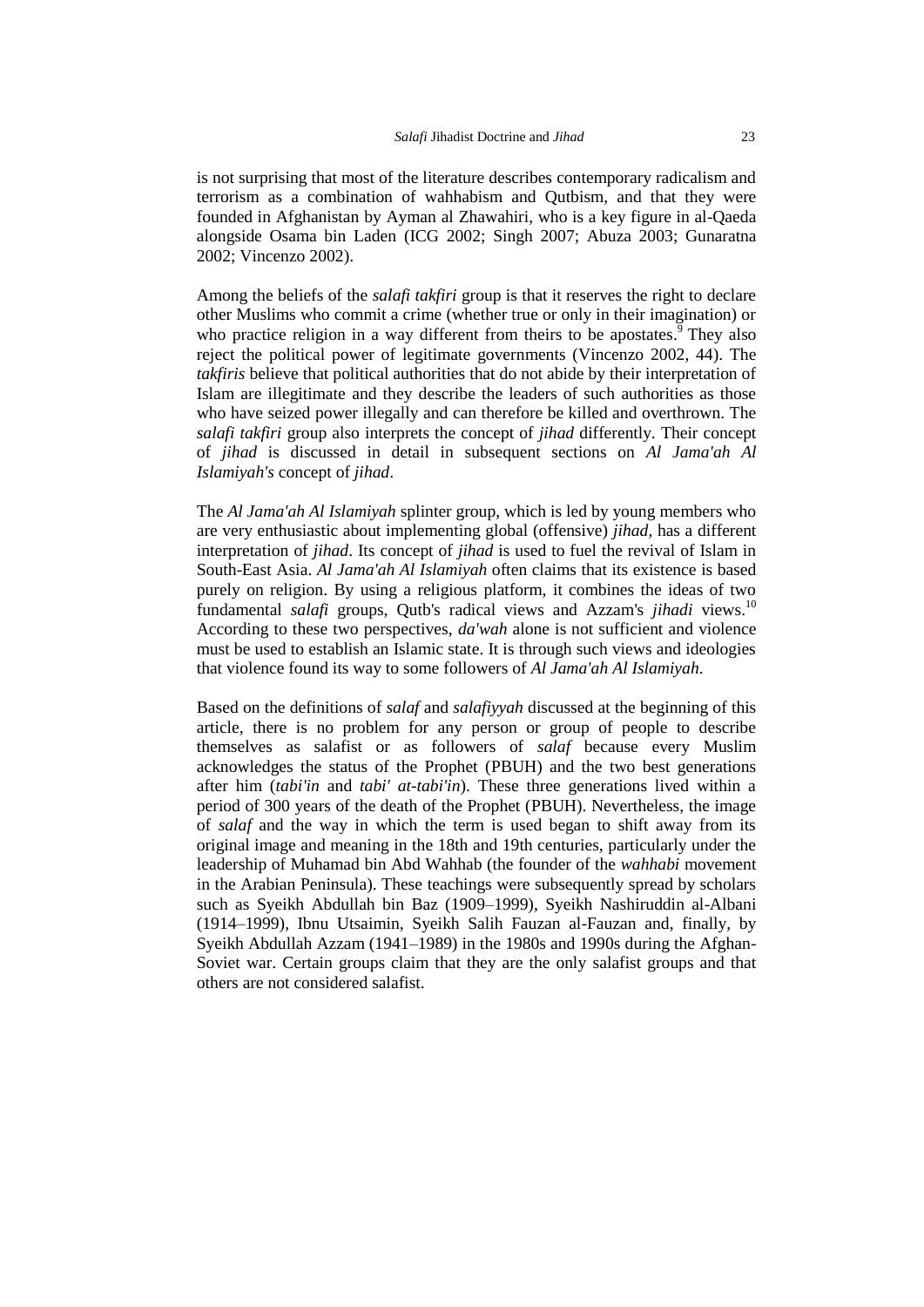The efforts of al-Albani in rebranding the *wahhabi da'wah* with a new name (i.e., *salafi*) had results both within and outside of the Arab world. One of their *da'wah* efforts was to invite and urge the Muslim *ummah* to return to the way of the *salafs*. Although this movement called the Muslim *ummah* to return to the teachings of the *salafs*, it also prohibited the Muslim *ummah* from following the teachings of *salaf* as advocated by the four imams, Imam Malik, Imam Abu Hanifah, Imam Shafie and Imam Ahmad bin Hanbal. This was despite the fact that all four imams lived in the best three centuries of the *salafs*. On the contrary, they encouraged the Muslim *ummah* to follow the views of those who lived after the first three centuries (300 years after the death of the Prophet [PBUH]), namely, the views of Ibnu Taimiyyah and his disciple Ibnu Qayyim al-Jauziyah as well as Muhammad bin Abdul Wahhab (al-Azhari 2011, 215).

If Ibnu Taimiyyah himself was born 600 years after the death of the Prophet (PBUH), subsequent *wahhabi* scholars are not *salaf* scholars (the correct term would be *al-khalaf*). Therefore, in reality, they are not *salafist* or followers of the *salafs*; on the contrary, they are followers of *salafi wahhabi*, that is, followers of Muhammad bin Abdul Wahhab. There is no doubt that Muhammad bin Abdul Wahhab had high regard for Ibnu Taimiyyah, Hence, we can see that the facts were distorted by the followers of *Al Jama'ah Al Islamiyah,* who claimed that they were followers of the *manhaj* of *salaf*. Based on research and interviews conducted by the author, the origin of the *aqidah* of *Ahlus Sunnah wal Jamaah 'ala Minhajis Salafis Soleh* is in Afghanistan and it was pioneered by Abdullah Azzam. This can be easily understood because almost all of the *mujahidin* of the first and second generations who went to Afghanistan, including Sungkar (1937– 1999) and Ba'asyir, had the opportunity to meet and learn, whether directly or indirectly, from Azzam<sup>11</sup> (ICG 2005, 21–22; Interview with Abu Bakar Ba'asyir, 2012; Interview with Nasir Abas, 2012).

In the 20th century, this religious trend was carried on by *salafi* scholars such as bin Baz and al-Albani. In 1984, during the Afghan war, Azzam (a disciple of bin Baz and a prominent member of the Muslim Brotherhood in Egypt) dedicated himself to *jihad* in Afghanistan. He authored books, *Ad Difa' An Aradli Al Muslimin Furudl Al' A'yan* (The Defence of Muslim Lands) and *Hukmul Jihad* (Principles of Jihad), which stated that *jihad* in Afghanistan was an individual obligation (*fardhu 'ain*) on every Muslim throughout the world and that abandoning *jihad* in Afghanistan was tantamount to abandoning prayers and fasting. This view is in contrast to the view of his teacher, who stated that *jihad* was a *fardhu 'ain* obligation on Muslims in Afghanistan and only a communal obligation (*fardhu kifayah*) on Muslims outside of Afghanistan (Azzam 2007, 39).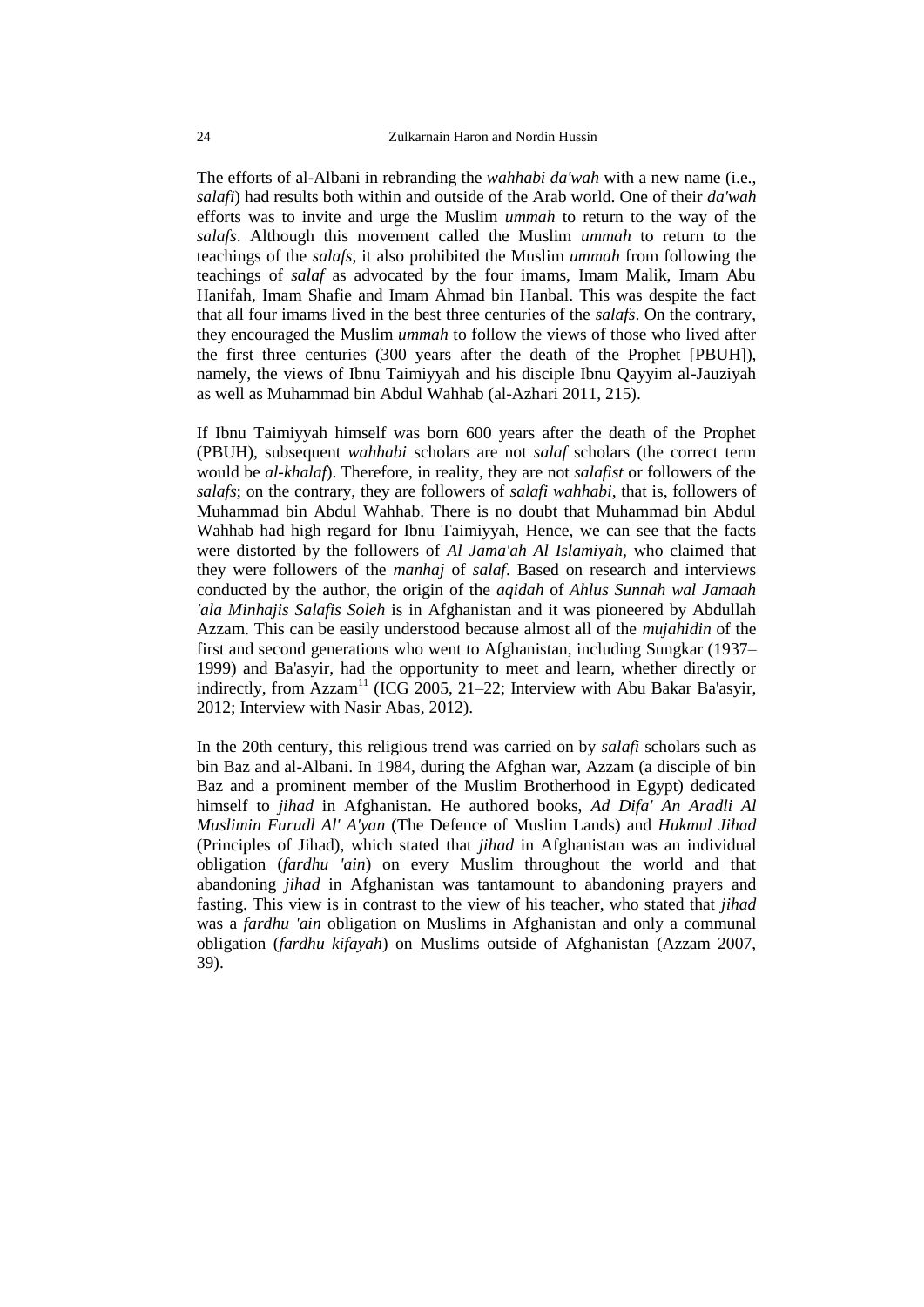It was Azzam who promoted new views of *salafi wahhabi*. These new views were later known as *al Salafi al Jihadi* or *Salafi Jihadi* and are considered to be the views upheld by the followers of *Al Jama'ah Al Islamiyah* today. Azzam defines *jihad fisabillillah* as fighting in the way of Allah (*qital fisabilillah*). He rejects the Hadith that states that fighting is a minor *jihad,* claiming that the Hadith is fabricated (*maudu'*) and therefore cannot be used as a valid reference. Azzam also issued a *fatwa* stating that the revelation of verses 5 and 36 of Surah at-Taubah, also known as the sword verses (*ayatus saif*), abrogated (*naskh*) more than the 120 previous verses that did not define *jihad* as armed fighting (*qital*) (Azzam 2005, 240).

## **The Controversy over Global Jihad**

Because *Al Jama'ah Al Islamiyah* upholds the concept of *da'wah* and *jihad* (*adda'wah wal jihad*) to achieve its goal, this article will discuss how *jihad* is understood by the followers of this group. The term  $jihad$ ,<sup>12</sup> which is derived from the Arabic root word *jahada*, is often misinterpreted as "holy war". To describe *jihad* as fighting only is inaccurate because fighting is only one aspect of *jihad*. *Jihad* has a wider meaning and covers various aspects, such as the struggle to enjoin what is good and to forbid all forms of evil, injustice and oppression in society. This is a spiritual, social, economic and political struggle. Therefore, the concept and domain of *jihad* are very broad and are not limited to armed conflict. From an Islamic perspective, *jihad* in the battlefield is the last option and is subject to certain conditions. It can be implemented only by an Islamic state (not individuals or groups) under the rule of a Muslim leader to defend its freedom, including religious freedom (al-Sya'rawi 2011, 189). Allah, the Almighty, said in the Quran,

Permission [to fight] has been given to those who are being fought, because they were wronged. And indeed, Allah is competent to give them victory.

(al-Hajj 22:39)

Allah, the Almighty, also said,

[They are] those who have been evicted from their homes without right only because they say, "Our Lord is Allah". And were it not that Allah checks the people, some by means of others, there would have been demolished monasteries, churches, synagogues and mosques in which the name of Allah is much mentioned. And Allah will surely support those who support Him. Indeed, Allah is Powerful and Exalted in Might.

(al-Hajj 22:40)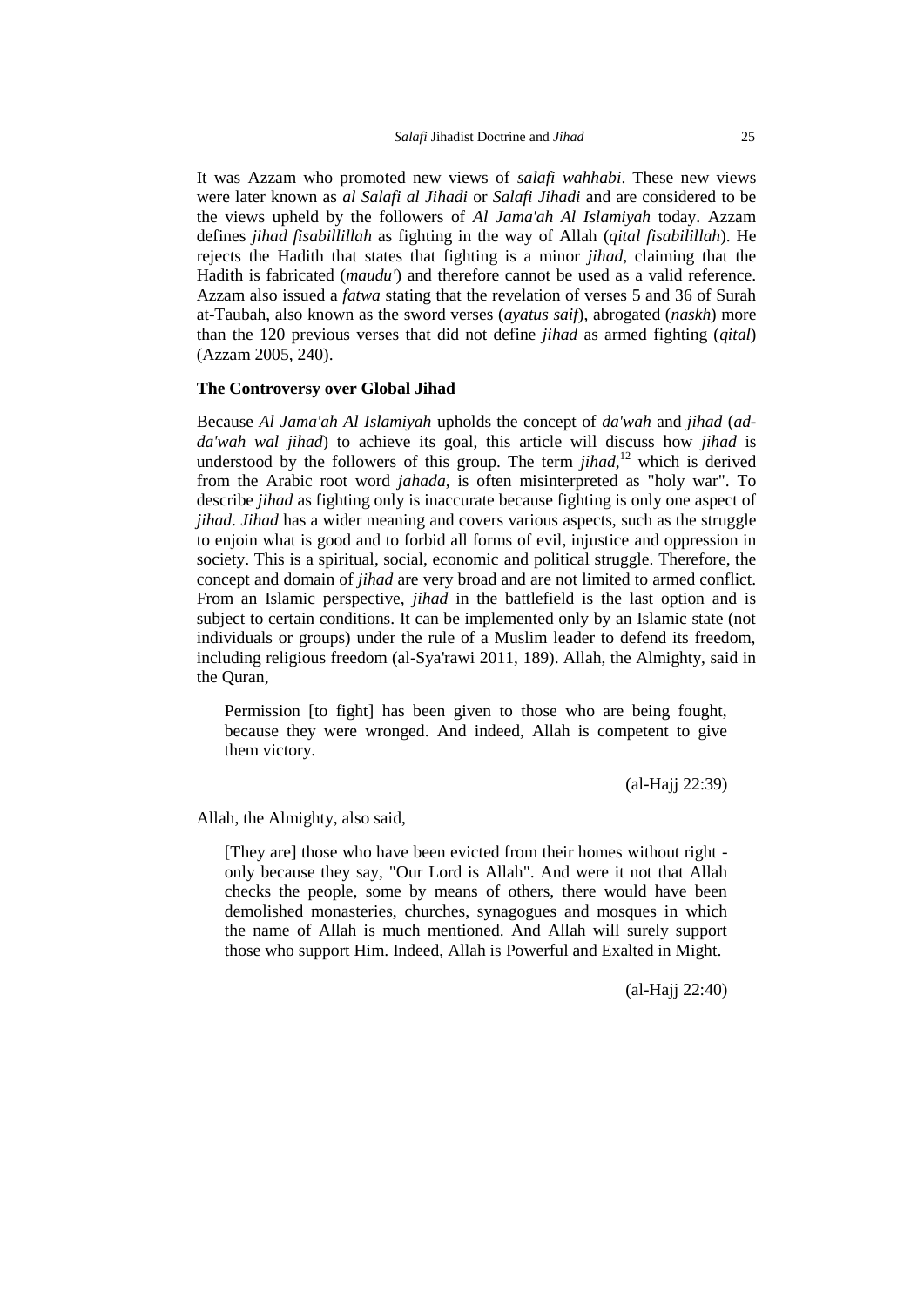#### **Differing Views and Interpretations of** *Jihad*

There are differing views among Muslim scholars and Islamic movements on the concept of *jihad*. For instance, Hassan al-Banna, the founder of the Muslim Brotherhood, saw *jihad* as a God-ordained defensive strategy, stating that most Islamic scholars agree unanimously that *jihad* is a communal defensive obligation upon the Islamic *ummah* to broadcast the summons and that it is an individual obligation to repel the attacks of unbelievers upon it (al-Banna 1978, 150–151). Ghannouchi, the exiled leader of the Tunisian fundamentalist Al-Nahda movement, promotes the defensive jihad. According to him, the Quran calls for the establishment of truth and justice both by peaceful means and by *jihad* (Ghannouchi 1995). Another prominent scholar, Qutb, views *jihad* as both defensive and offensive, stating that *jahiliyya* (Qutb divides the world into two camps, Islam and *jahiliyya*) is always evil in whatever form it manifests and *jihad* by force must be used to defeat evil *jahili* regimes and to replace them with Islamic systems. According to Qutb, there is only one law, *sharia* and all other laws are human innovations; furthermore, there is only one system, Islam and other systems are *jahiliyya* (Qutb 1990, 43–50; 101–103)

Al-Mawdudi views jihad as revolutionary struggle to establish God's order on earth. Mawdudi seem to go further by stating that it is the duty of true believers to wipe out tyranny, wrongdoing, immorality, arrogance, rivalry and unlawful exploitation from the world by force of arms. This is why he suggests that the Islamic party has no option but to wrest the authority of the government from evil hands and to transfer it to the hands of true Muslims (al-Mawdudi 1997, 4–6; 10–11). Finally, Azzam, a prominent Palestinian *jihadi* fighter in Afghanistan, views jihad as the greatest religious obligation after faith (*iman*). Azzam claims that the *jihad* obligation has been forgotten and its neglect is the cause of Muslim humiliation. Azzam goes further by saying that when Muslims are not under attack by unbelievers, *jihad* is a communal obligation (*fardhu kifayah*), but when *kuffar* occupy Muslim lands, *jihad* has become an individual obligation (*fardhu ain*) and remains so until the liberation of the last occupied piece of Muslim land (Azzam 2007, 39).

Based on the differing views discussed earlier, it can be said that *jihad* is divided into two categories, the defensive and offensive *jihad*. The first concept of *jihad* is the *jihad* to defend oneself (defensive *jihad*). The evidence for this type of *jihad* is found in the following verses:

Warfare is ordained for you, though it is hateful unto you; but it may happen that ye hate a thing which is good for you and it may happen that ye love a thing which is bad for you. Allah knoweth, ye know not.

(al-Baqarah 2:216)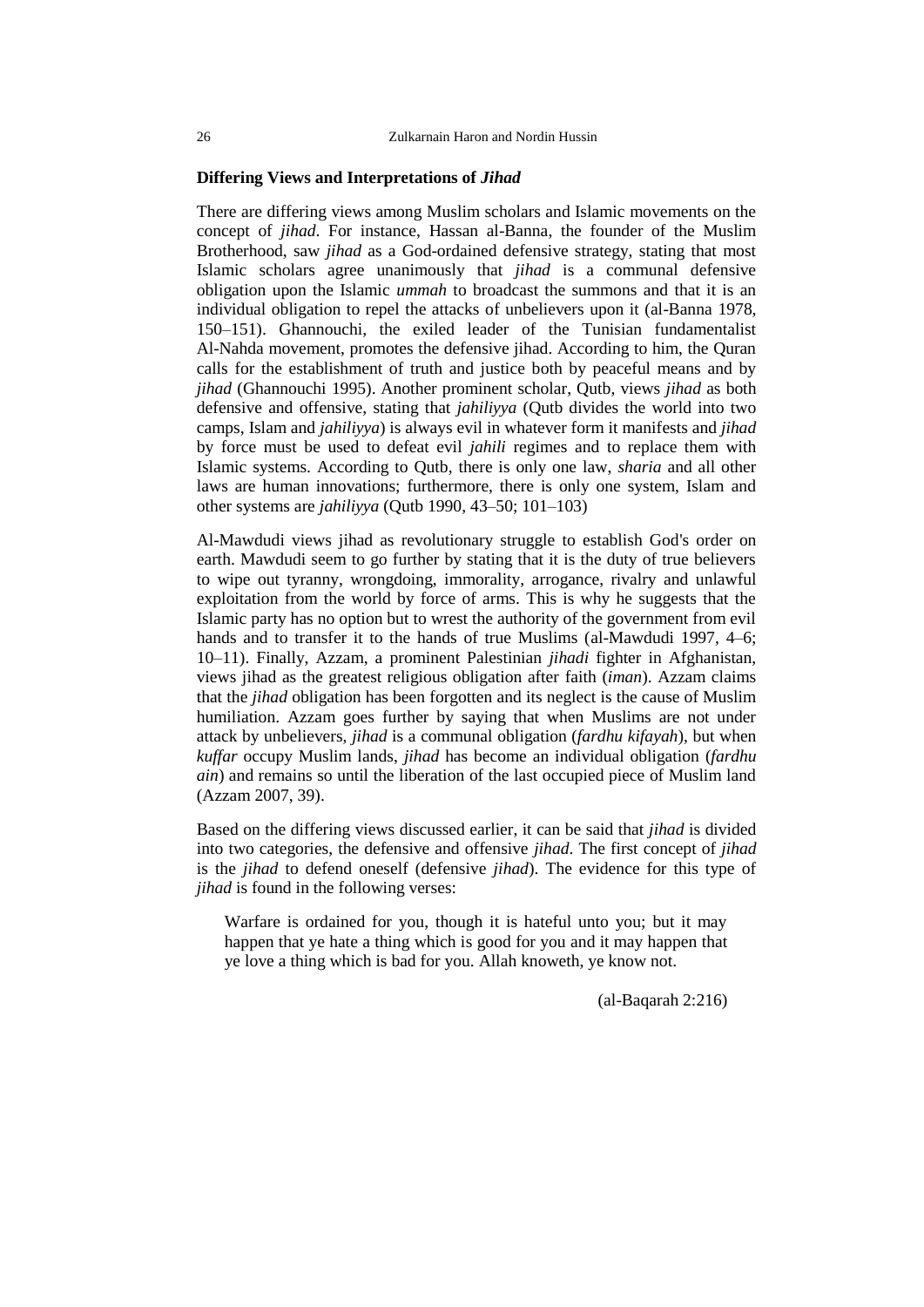They question thee (O Muhammad) with regard to warfare in the sacred month. Say: Warfare therein is a great (transgression), but to turn (men) from the way of Allah and to disbelieve in Him and in the Inviolable Place of Worship and to expel His people thence, is a greater with Allah; for persecution is worse than killing. And they will not cease from fighting against you till they have made you renegades from your religion, if they can. And whoso becometh a renegade and dieth in his disbelief: such are they whose works have fallen both in the world and the Hereafter. Such are rightful owners of the Fire: they will abide therein.

# (al-Baqarah 2:217)

And those who believe say: If only a surah were revealed! But when a decisive surah is revealed and war is mentioned therein, thou seest those in whose hearts is a disease looking at thee with the look of men fainting unto death. Therefor woe unto them!

(Muhamad 47:20)

Whoso on that day turneth his back to them, unless manoeuvring for battle or intent to join a company, he truly hath incurred wrath from Allah and his habitation will be hell, a hapless journey's end.

## (al-Anfal 8:16)

This verse is proof of the view that states that revolutionary jihad (*jihad qital*) can be implemented only if Muslims are being attacked. For example, this *jihad* can be implemented in Palestine, which is being attacked by Israel, as well as in Afghanistan and Iraq, which are occupied by the US and its allies. Thus, *jihad qital* can be implemented only in the event that an Islamic country is being attacked or occupied and not otherwise. Muslims who are not directly affected by the attack or occupation may assist the *jihad* in Palestine, Afghanistan and Iraq by going to the affected Islamic country as *jihad* volunteers, by providing financial assistance, or simply by praying for the success of the *jihad*. This is in line with the following Quranic verse:

And what is [the matter] with you that you fight not in the cause of Allah and [for] the oppressed among men, women and children who say, "Our Lord, take us out of this city of oppressive people and appoint for us from Yourself a protector and appoint for us from Yourself a helper?

(an-Nisa 4:75)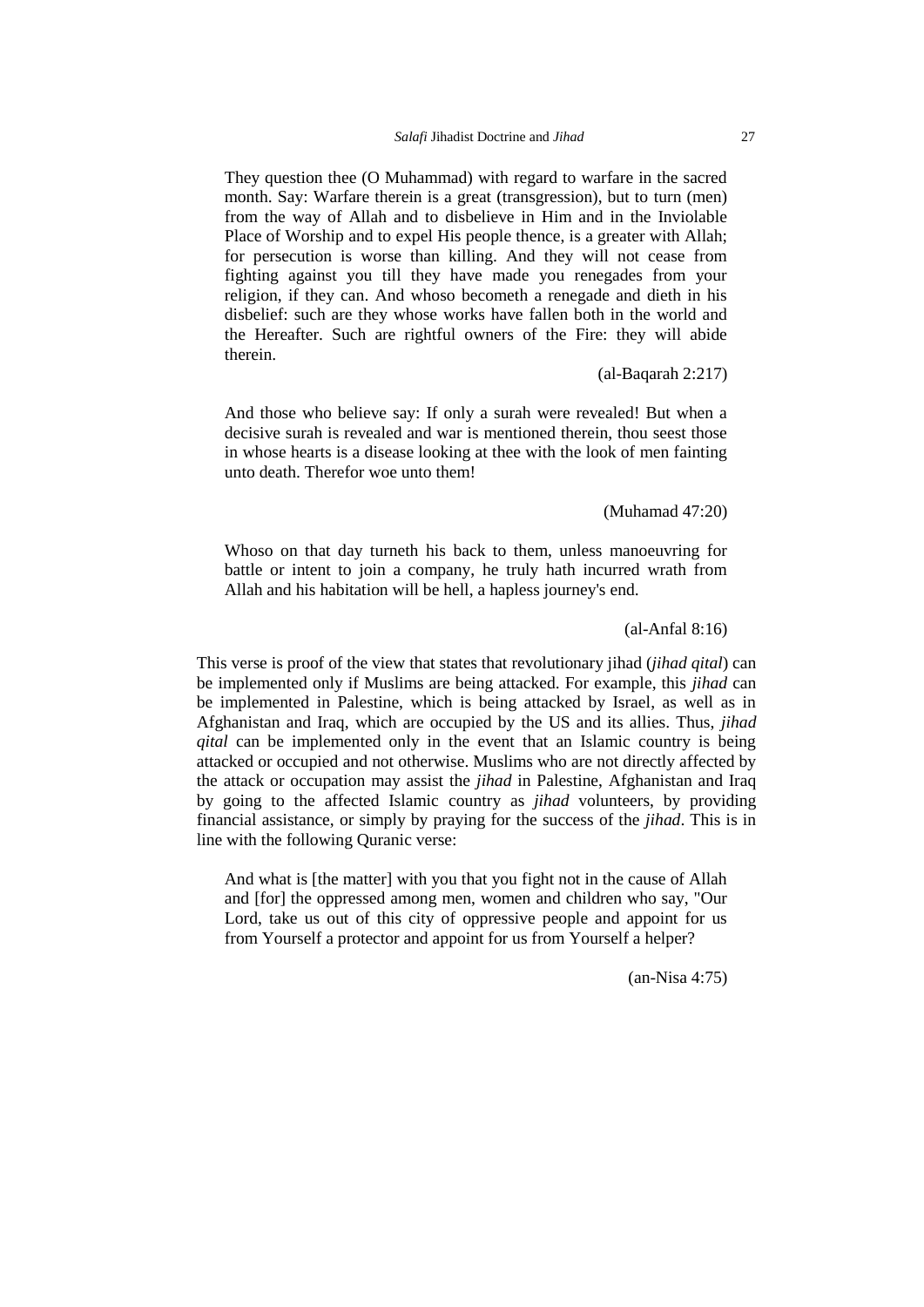There is also another view that states that it is also permissible to implement *jihad qital* to attack "infidel" countries (*darul harb*) that oppose Islam. According to this view, *jihad qital* is perceived as the only way to recover lost Muslim lands. However, *jihad qital* must be implemented only with the approval of the ruler (caliph) and within the framework of the call (*da'wah*) to uphold the words of Allah, the Almighty, as exemplified in the era of the *Khulafa' ar-Rashidun* (Ibrahim, Asim and Esaam-ud-Deen 1997, 48–51; 76–77; 115; 123). Nevertheless, it is the primary view that is widely accepted and subscribed to by the majority of Muslim scholars and Islamic movements, including the Muslim Brotherhood in Egypt. Based on this view, the Muslim Brotherhood in Egypt never carried out any armed resistance against the Egyptian government despite the fact that they were oppressed for decades.<sup>13</sup>

The second view of *jihad* is global *jihad* or offensive *jihad*. This view was developed based on a number of Quranic verses, such as the following:

O you who have believed, fight those adjacent to you of the disbelievers and let them find in you harshness. And know that Allah is with the righteous.

(at-Taubah 9:123)

And fight against the disbelievers collectively as they fight against you collectively. And know that Allah is with the righteous (who fear Him).

(at-Taubah 9:36)

And kill them wherever you overtake them and expel them from wherever they have expelled you ….

(al-Baqarah 2:191)

Some of the followers of *Al Jama'ah Al Islamiyah* use these verses as a basis to wage war against the citizens of *darul harb* wherever they are. In general, countries such as Israel, the United States, Britain, Australia and their allies, which are involved in the occupation of Afghanistan and Iraq and the oppression in Palestine, are considered countries against which they can wage war. This includes damaging all forms of assets, infrastructure and interests owned by these countries, whether in Muslim countries that are under attack or outside Muslim countries that are not under attack. By now, we should understand the reason why this view of global *jihad* is subscribed to by some of the leaders and followers of the *salafi jihadi*-oriented *Al Jama'ah Al Islamiyah*. From a religious perspective, the followers of *Al Jama'ah Al Islamiyah* justify their actions by using the above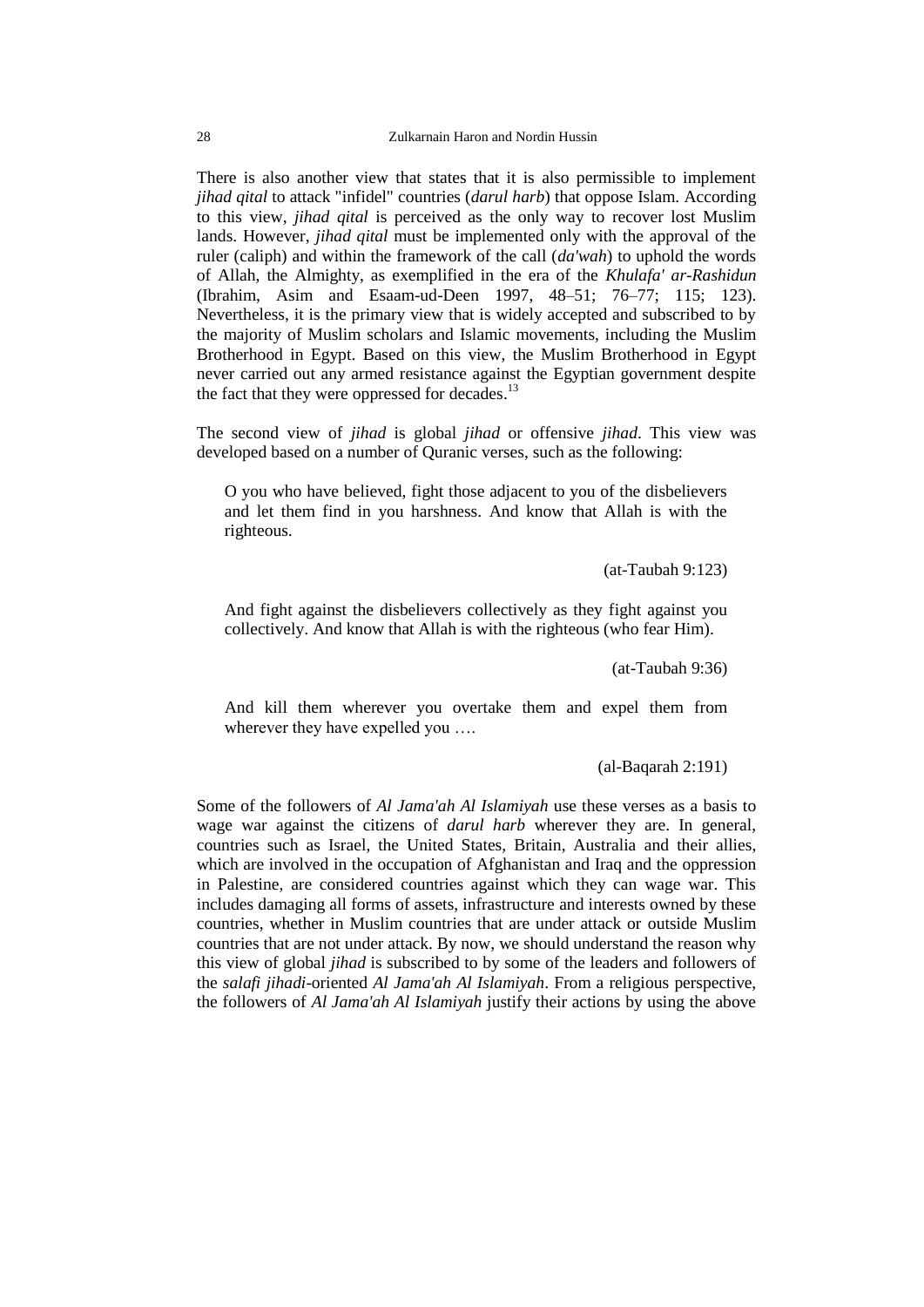verses. The killing of non-Muslims and the confiscation of their property are considered legitimate in the context of *jihad fisabillillah*. Furthermore, Muslims who are believed to have committed apostasy are considered infidels (*kuffar*).

The above verses are interpreted differently by jihadists. For example, the verse from al-Baqarah instructs Muslims to kill their enemies who are fighting against them only in the context of a war and not otherwise. Thus, Muslims are not allowed to kill non-Muslims outside the battlefield, such as at shopping centres and other public places. Similarly, verse 5 of Surah at-Taubah, "And when the sacred months have passed, then kill the polytheists wherever you find them ..." and verse 36 of the same surah, "And fight against the disbelievers collectively as they fight against you collectively…" are interpreted in a way that fulfils the interests of certain parties (Interview with Prof Dr Ahmad Shafi'i Mufid, 2012; Ali Syu'aibi 2004, 151–160). The differences in interpreting these verses can be attributed to the concept of "direct translation" (literal), as explained earlier in this article.

In this context, *Al Jama'ah Al Islamiyah* is not an exception. Younger members of the group, namely Riduan Isamudin @ Hambali, Mukhlas @ Ali Gufron, Amrozi @ Ali Imron, Dr Azahari, Noordin Md Top and Imam Samudera @ Abdul Aziz were not satisfied with the leadership of Ba'asyir, who succeeded Sungkar following the latter's death. Ba'asyir was accused of being too weak and easily influenced by others. Therefore, these younger members decided to adopt a radical and offensive approach. For Imam Samudera, the ruling on *jihad* is similar to that on fasting. Because fasting is a *fardhu 'ain* obligation, anyone who abandons the *jihad* would be committing a sin (Imam Samudera 2004, 128–129). Imam Samudera classifies the stages of *jihad* against the infidels into several stages: patience, permission to fight and obligation to fight. He asserts that the command to fight has come with the revelation of verses 5 and 36 of Surah at-Taubah. According to him, this is the fourth stage of *jihad*, that is, the offensive stage, which led to the Bali bombings in 2002.

At this stage, war must be waged against all non-believers except those who repent, embrace Islam, establish the prayers and pay *zakat*. The target is individuals who are non-believers regardless of their location (Imam Samudera 2004, 130; 133; 160). In this context, one can see how the views of Azzam and the *fatwa* of Osama bin Laden 1998<sup>14</sup> influenced him and how this led to the Bali bombings. There is no doubt that this view was obtained in Afghanistan through Azzam, who maintained that there is no other meaning of *jihad* but fighting and that *jihad* is a *fardhu 'ain* obligation. Those who hold this view also state that it is permissible to fight against an oppressive ruler who does not rule by the *sharia*. Although he does not agree with the actions of the groups involved in the Bali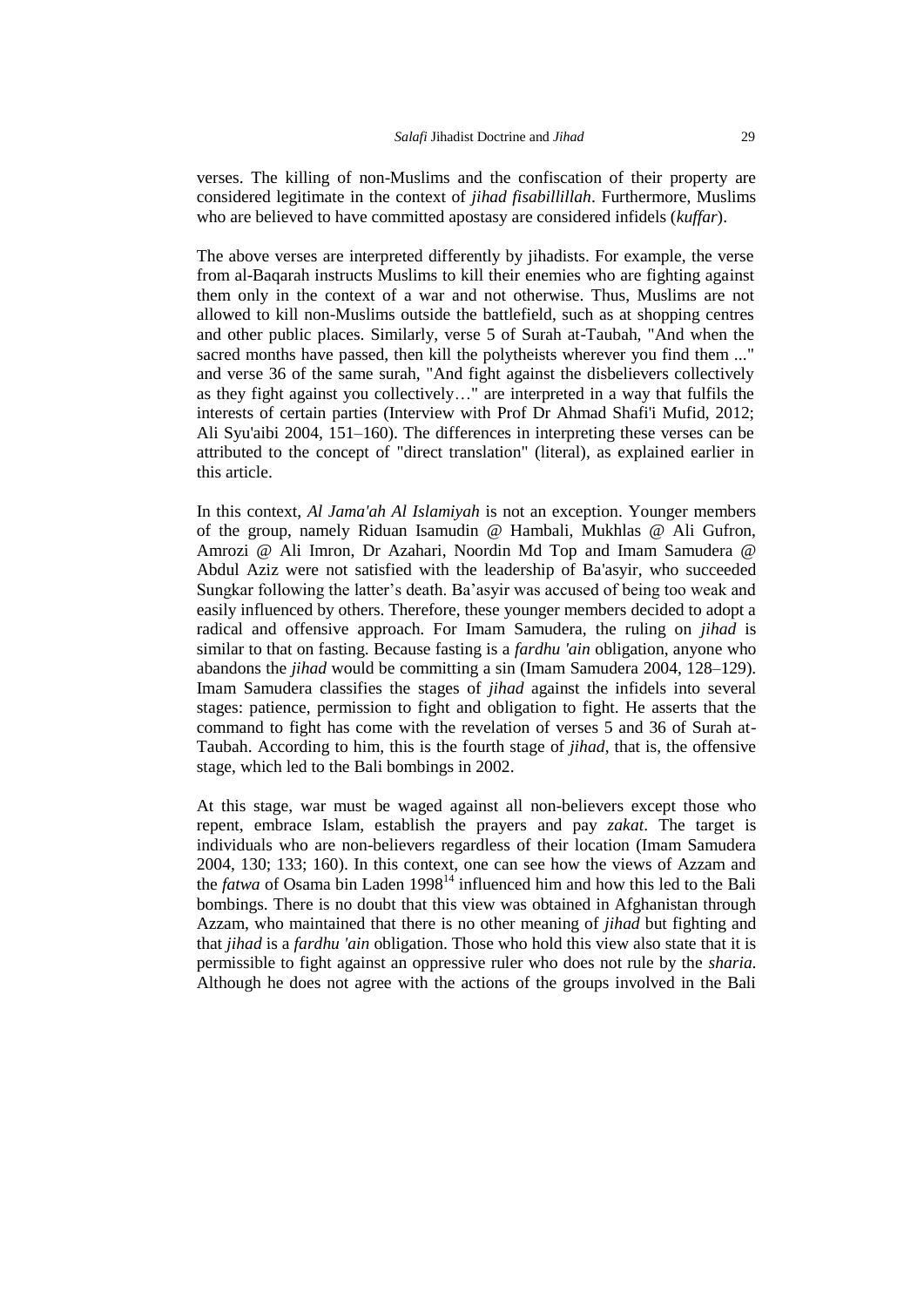bombings, Ba'asyir stated that their actions were permissible within the framework of *jihad* against a tyrant ruler (Ba'asyir 2006, 277–279; 280–284). However, Ba'asyir did not explain about the innocent civilian victims of the bombings.

## **The Views of** *Al Jama'ah Al Islamiyyah* **on Global** *Jihad*

*Al Jama'ah Al Islamiyah's* concept of *jihad* has been significantly influenced by the works of intellectuals from the Middle East since the 1960s. This influence increased between the 1980s and the 1990s. Personalities who influenced and inspired *Al Jama'ah Al Islamiyah's* concept of *jihad* include Qutb, Mawdudi, Azzam, al-Zawahiri and Osama bin Laden. Some of the group's followers, particularly Imam Samudera, openly reject the traditional concept of *jihad* and prefer scholars and thinkers who have been tested on the battlefield. To him, scholars who have never performed *jihad* in the battlefield do not have the capacity to understand the issues and complexities of *jihad*. Only scholars who have experienced *jihad* have an understanding and are therefore entitled to talk about Islam, particularly in matters pertaining to *jihad* (Imam Samudera 2004, 67–69).

Jihadist leaders and intellectuals have reinterpreted the boundaries and requirements that define *jihad*. For instance, Shukri Mustafa (1942–1978), the leader of the Egyptian *Takfir wal-Hijra* and Abd al-Salam Faraj (1952–1982), the founder and theorist of the Egyptian *Jamaah al-Jihad,* both declared the regime and society in Egypt as being under *takfir*, and both the society and regime as the primary enemy to be dealt with by jihad (Faraj 1986, 159–179; 207–213; Hamid 1984, 136–137)*.* These groups reject the limitations imposed by the traditional concept of *jihad,* particularly in relation to the killing of Muslims and non-Muslims. In this sense, this group promotes a broader and more aggressive concept of *jihad*. These groups also introduced a new pan-Islamic dimension and perception to the concept of *jihad*. The Muslim *ummah* is no longer performing *jihad* against the enemies of Islam in their countries but also beyond the geographical borders of their countries. This group justifies its action by claiming that the anti-Islamic sentiment that has prevailed throughout the world requires the Muslim *ummah* to react globally.

In this scenario, the influence of Azzam is seen as critical. His work, titled *Tarbiyah Jihadiyah,* which was published in 12 series, was translated and distributed by a jihadist publishing company, Pustaka al-Alaq in Solo, Java. The book is mandatory reading material for all followers of *Al Jama'ah Al Islamiyah*. In his book, he urges the Muslim *ummah* to participate in *jihad* and emphasises the contemporary concept of global *jihad*: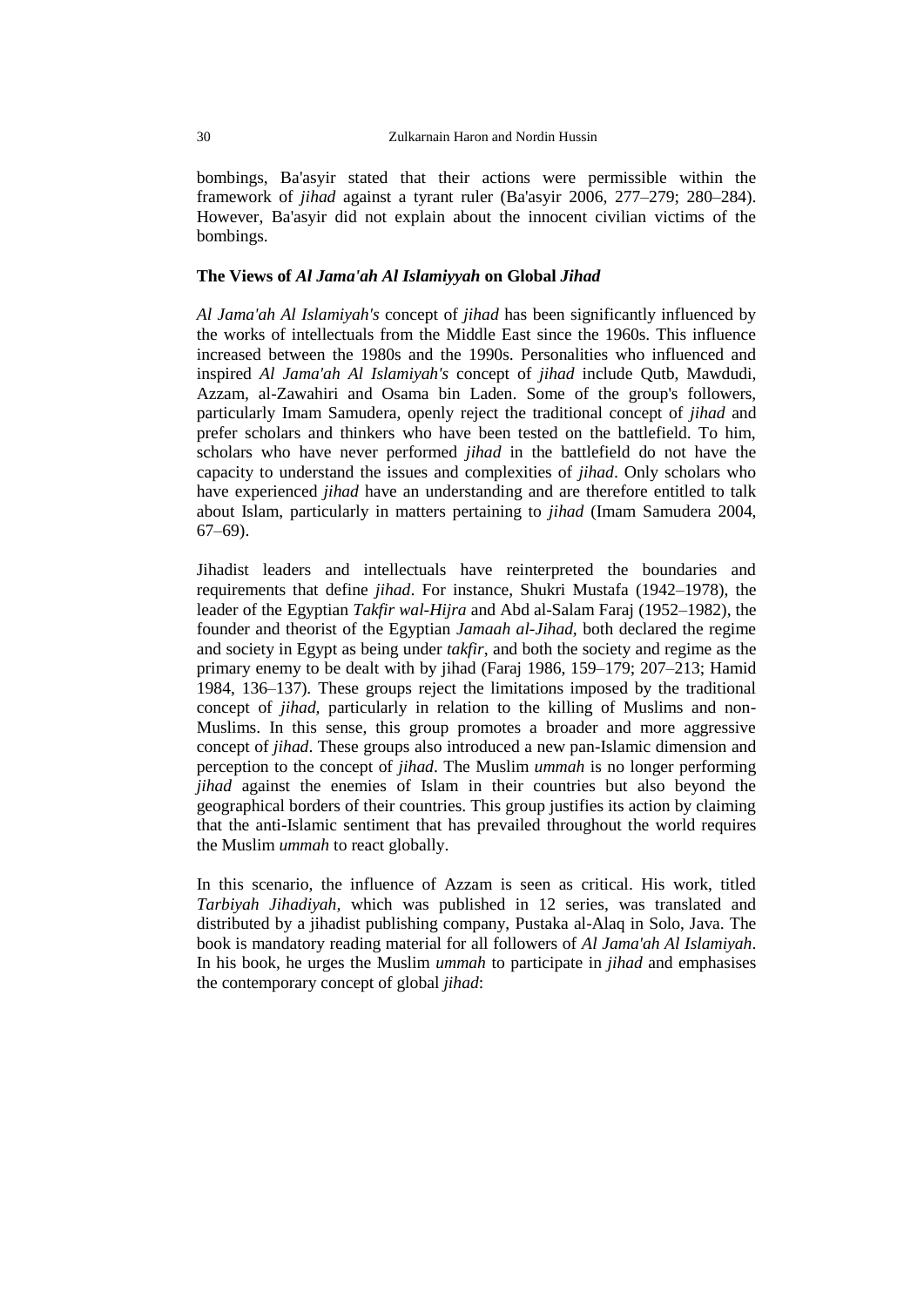This duty (jihad) will not end with victory in Afghanistan; jihad will remain an individual obligation (fardhu ain) until all other lands that were Muslim are returned to us so that Islam will reign again....

(Azzam 2007, 95)

Based on these views, some followers of *Al Jama'ah Al Islamiyah* have justified their actions and redefined the concept of global *jihad* or offensive *jihad*. The "Islam is under attack" cry has become the heartbeat of *Al Jama'ah Al Islamiyah's* fight against non-Muslims. Although their *jihad* has resulted in the death of fellow Muslims, under this new and broader definition of *jihad,* such deaths are justified. In general, radical elements within *Al Jama'ah Al Islamiyah* have rejected the traditional definition of *jihad* and redefined it to justify more aggressive actions and to accept collateral damage to people of their own religion. As stated by Said Abdul Hassan during his trial for the bombing of the Australian Embassy, which resulted in the death of several Indonesian Muslims,

We never felt any remorse. They died because of Allah's will ... Although all 10 people who died were Indonesians; our concept of jihad accepts collateral damage...

(*Sydney Morning Herald*, 7 June 2005)

## **Conclusion**

This article has discussed in detail how the ideology of *salafi wahhabi* was well received by the followers of *Al Jama'ah Al Islamiyah*. The discussion also identified the similarities that exist between the terms *wahhabi* and *salafi*, which have caused much confusion among the public. The *salafi wahhabi* movement also produced several splinter groups that were more extreme in nature, such as the *Salafi Yamani, Salafi Takfiri* and *Salafi Jihadi* groups. There are also more moderate splinter groups, such as the *Salafi Haraki* group. Nevertheless, all of these splinter groups have one thing in common: they differ from the real mainstream teachings of Islam. Our discussion of salafism has explained how radicalism, *jihad* and terrorism spread in the contemporary world of Islam. By using the label *manhaj salaf*, some Muslim factions have adopted a definition and interpretation of *jihad* that differ from those adopted by mainstream groups. In conclusion, the aims, actions, activities, ideas, doctrines and the final objectives of the *Al Jama'ah Al Islamiyah* movement are primarily based on a religious doctrine grounded in the doctrine of belief (*iman*) and an understanding of *tawhid*. By exploring *salafi wahhabi* and a doctrine of *tawhid* that is different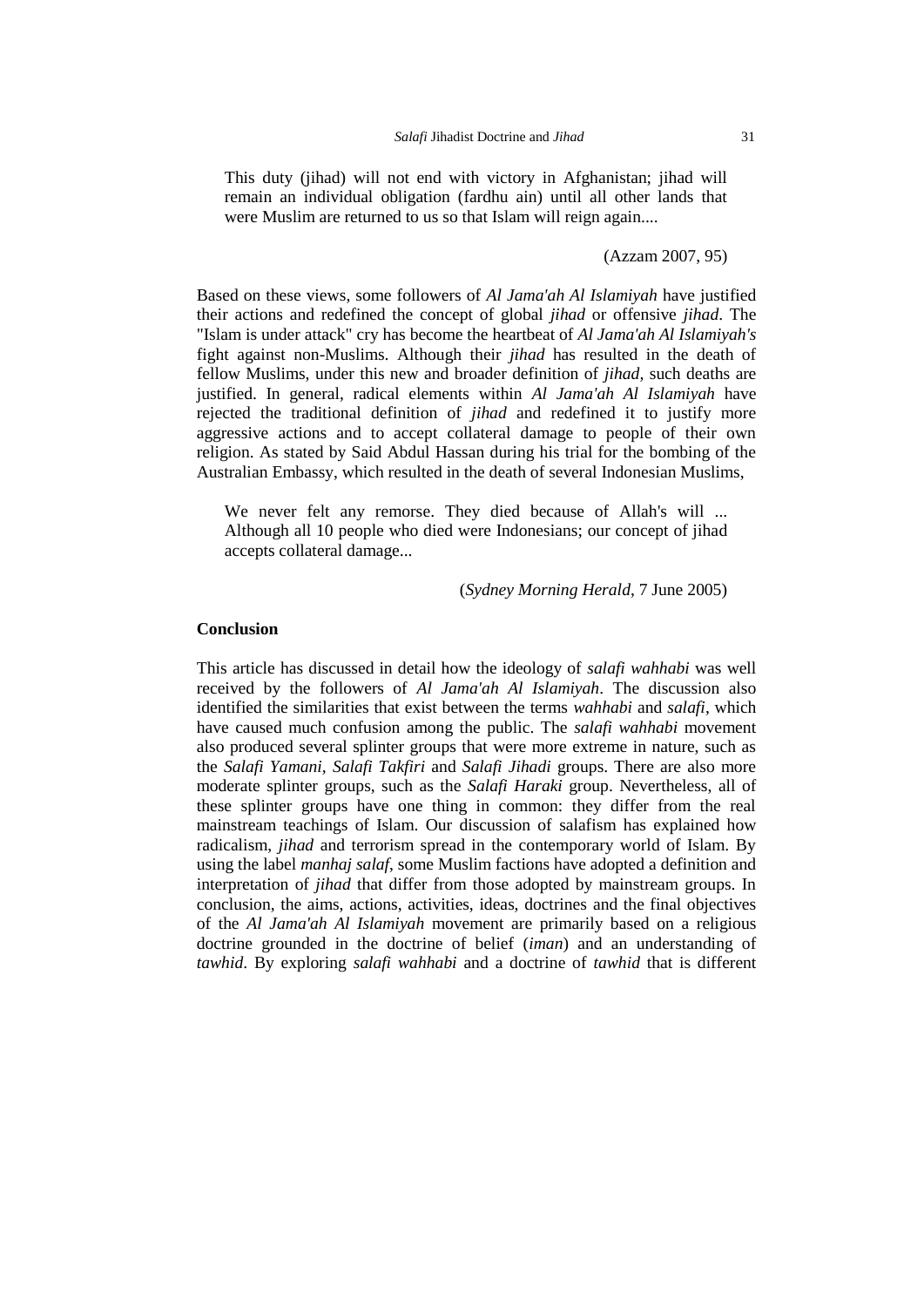from that of mainstream Islam, we are able to position *Al Jama'ah Al Islamiyah* within the contemporary scenario of Islamist movements.

**Notes**

- 1. The message of the Quran is clear; we have seen that the sanctity of any human life is to be respected and any violation in that regard is paramount to the worst crime. Mercy is at the heart of the Islamic call: "We sent thee (O Muhammad) not save as a mercy for the peoples" (al-Anbiya 21:107). This is a completely different message from what the terrorists are sadly imparting to humanity. A similar message can be found in verse al-Maidah (5:8, 32).
- 2. There is no single definition of terrorism, fundamentalism, radicalism, or extremism that includes the religious factor in general or the Islamic factor in particular. In more general definitions, for instance, "terrorism" is described as the conscious, premeditated use of violence by organised groups or individuals against non-military targets to exert pressure on certain sectors of the population or on organs of the state to achieve goals that cannot be met through lawful means. "Extremism" is regarded as a kind of radical negation of a state's prevailing social norms and rules by individuals or groups. Furthermore, in the majority of cases, it assumes the use of illegitimate means, including terror, to satisfy certain goals. The linking of religion with the concepts described above results in a highly negative image of members of the Muslim faith as potential terrorists and extremists. For further discussions, see Cooper (2001, 881–893) and Juergensmeyer (2002, 5–10).
- 3. The association between religion and violence is always debatable. For instance, the situations in Palestine, Maluku, Poso and Mindanao are complex issues. It has been increasingly recognized that what feeds the conflicts in these places is not just religion but also all of the classic characteristics of a protracted civil conflict revolving around questions of identity and territory. In the case of Palestine, Zionism is and always has been a colonialist project, similar in its actions and philosophy to other European colonialist projects such as those in Africa and the Middle East and its explicit intention has always been to dispossess the Arab inhabitants of Palestine of their lands and resources. The historic injustices committed against Jews, which were, in any case, committed almost exclusively by Europeans, are used by Israel as a cover to deflect criticism and to discredit opponents of Zionism. The violent acts that Palestinians have committed have been overwhelmingly legitimate acts of self-defence by a colonised and disposed people. Similarly, the situations in Mindanao, Maluku and Poso are portrayed as religious conflicts, but they are fuelled by territorial, identity and social disputes between two parties. Coincidentally, the parties involved are Christians and marginalised Muslims. Therefore, this conflict is labelled a religious conflict. For further discussion on the struggle of the Palestinians, see Ghassan Kanafani (2011) and for the struggle of Bangsamoro in Mindanao, see Andrew Tan in Ramakrishna and See (2003, 111–112).
- 4. Religious fundamentalist movements are a modern phenomenon that has increasingly strengthened in the age of globalization. Despite their anti-modern attitude, they are the product of modernity. The influences of modernity can be found, for instance, in their literal reading of scripture, pragmatic rationalism, nationalist attitudes and modern strategies, and operation. This is not surprising because the leaders of fundamentalist movements are, or were, mostly the product of modern education, as can be seen in the case of fundamentalist and radical Islamic groups in Indonesia. In the Arab world, where freedom is restricted and few pathways are allowed for dissent, the mosques become places to discuss politics. Islam has become a powerful ideology in challenging corrupt governments and the Islamic organisations are the only outlet for the opposition. For further discussion, see Manning Nash in Marty and Appleby (1991, 691–740).
- 5. It is important to highlight this internal division at the beginning of the article to differentiate between groups of different ideologies, tactics and strategies within *Al Jama'ah Al Islamiyah.* The splinter groups discussed in this article are those that were pioneered by Hambali, Mukhlas, Amrozi, Ali Imron, Imam Samudera, Nordin Md Top, Dr Azahari, Dulmatin and a number of other personalities from Mantiqi I (the Malaysia/Singapore region). This group has launched a series of bomb attacks across South-East Asia. This must be highlighted to explain that *Al Jama'ah Al Islamiyah* experienced internal division following the death of its first leader, Abdullah Sungkar, in 1999. For further discussion on the internal division within *Al Jama'ah Al Islamiyah,* see Noor Huda and Ungerer (2009, 2) and Jones (2009, 11).
- 6. Linguistically, the term *manhaj* means a clear path. In this context, it is defined as the religious path to achieve a particular goal.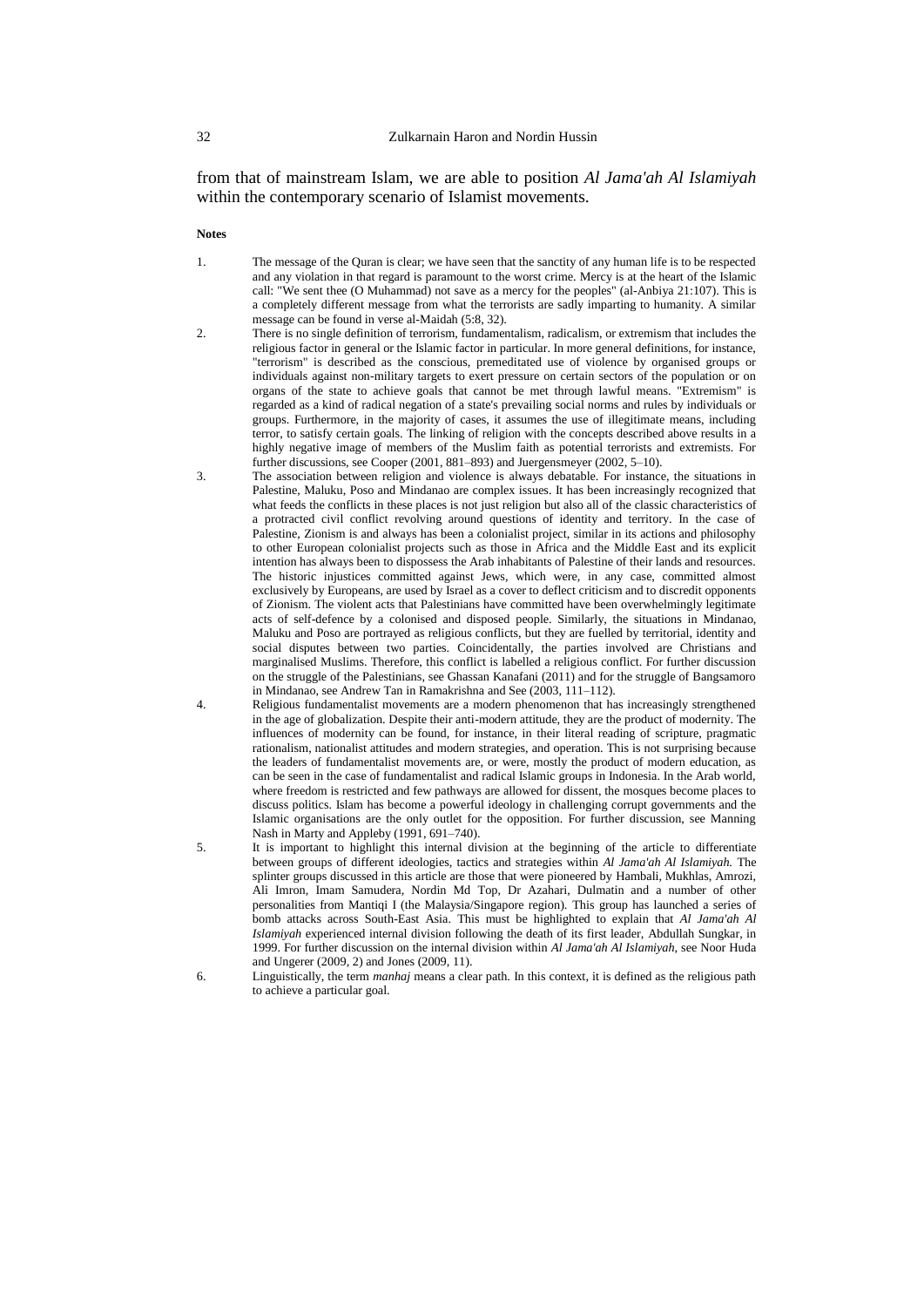- 7. The 20th of November 1979 witnessed an armed rebellion against the rulers of Saudi Arabia. The rebellion was led by Juhaiman Al Utaibah (a former follower of *Jamaah Salafiyiah Al Muhtasibah*), who accused the Saudi rulers of deviating from the teachings of the *salafs*. Juhaiman and 300 of his followers seized the Grand Mosque in Makkah and injured Muslims who were performing *hajj* at that time. For further records of the event, see al-Yassini (1985, 124–129).
- 8. Syeikh Muhammad Nasiruddin al-Albani was born in the city of Ashkodera, then the capital of Albania, in the year 1332H (1914 AD). He began to specialize in the field of Hadith and its related sciences by the age of 20 and was influenced by articles in *al-Manaar* magazine. The Syeikh's studies of the Hadith of Allah's Messenger (PBUH) had a great effect on him and resulted in his turning away from blindly following his former mazhab and accepting and acting upon the Book and the Sunnah with the understanding of the *salafus soleh* of the *ummah*. After a number of his works appeared in print, al-Albani was chosen to teach Hadith in the new university in Madinah, Saudi Arabia for three years, from 1381H to 1383H, where he was also a member of the university board. Al-Albani became the pre-eminent scholar of Hadith (al-Muhaddith) in the recent era. Al-Albani passed away on 2 October 1999. For further information on al-Albani, see Abu Nasir Ibrahim and Abu Maryam Muslim (2007).
- 9. This doctrine emerged from the concept of *tauhid hakimiyah/mulkiyah,* which is a branch of *tawhid* in *wahhabism*. This doctrine spread very quickly in Afghanistan because the environment was very conducive for the followers of *salafi wahhabi* to practice the *hakimiyah/mulkiyah tawhid* doctrine to fight against the apostate rulers (the puppet government) and the infidel occupational forces. For further discussion, see Solahudin (2011, 31).
- 10. Sayyid Qutb (1906–1966) was the ideologue of the Egyptian Muslim Brotherhood in the 1950s and 1960s who was tortured and executed by President Nasser for his book *Milestone (Ma'alim fi al-Tariq*), which reinterpreted traditional Islamic concepts to justify a violent takeover of the state. Syeikh Abdullah Azzam is an activist from Muslim Brotherhood who raised the idea of global *jihad* to free Afghanistan from Soviet occupation. He was dubbed "the Godfather of Jihad" and was the mentor of Osama bin Laden. Qutb's views on *jihad* can be seen in his book *Qutb* (1990, 43–50) and Azzam's views on *jihad* can be seen in his book Azzam (2007, 39; 95).
- 11. The meeting in Afghanistan took place sometime in 1988, while both Sungkar (the person in charge of foreign affairs) and Ba'asyir (Minister of Justice) were still members of Darul Islam (DI). The main purpose of the visit, headed by Ajengan Masduki and top DI leaders, was to streamline the sending of DI recruits to Afghanistan and to raise funds from Saudi Arabia and *Rabitat Al Islami*. Sungkar reportedly used this visit to introduce Masduki to Abdul Rasul Sayyaf, the Mujahidin Commander in charge of Camp Saada (where DI recruits from Indonesia were trained) and to meet with Abdullah Azzam, the leading ideologue of *Salafi Jihadism* and the person in charge of *Maktab Al Khidmat* (all DI recruits are transited at this *Maktab* before proceeding to Camp Saada). Therefore, DI recruits (who, after splitting with DI in 1993, were known as member of *Al Jama'ah Al Islamiyah*) sent to Afghanistan meet Abdullah Azzam at *Maktab al Khidmat* (Interview with Ba'asyir, 2012; Interview with Nasir Abas, 2012). For further discussion on the meeting, see ICG  $(2005, 21-22)$
- 12. *Jihad* is mentioned in the Quran 41 times: eight times in *makkiyyah* verses and 33 times in *madaniyyah* verses. *Jihad* in its religious sense is mentioned in three *makkiyyah* verses and 24 *madaniyyah* verses. In the rest of the verses, the word *jihad* is not used in its religious sense. Etymologically, the word *jihad* means "striving to achieve an objective". See Rohimin (2002, 16). Scholars have three ways of distinguishing *makkiyyah* and *madaniyyah* verses. The first is in terms of the time it was given to Prophet Muhammad (PBUH). *makkiyah* verses were given prior to the *hijra* (emigration) from Mecca to Medina. Second, they refer to places; *makkiyyah* are verses given in Mecca and *madaniyyah* are verses given in Medina after the *hijra.* Third, the target audience is a factor. *Makkiyah* verses are meant for the Mecca population and *madaniyyah* verses are targeted for the *Medina* peoples. For further discussion, see Ahmad (2011, 159).
- 13. The Muslim Brotherhood (MB) participated in 2011 Egypt election and got into power. The 2011 uprising ended three decades of authoritarian rule by Hosni Mubarak. However, Morsi, Egypt's first freely elected president, came under massive pressure within a year in office, with his opponents accusing him of failing the 2011 revolution by concentrating power in the hands of his MB. His government was toppled by the military on the 4 July 2013 (see news CNN, 4 July 2013). The political environment within which the MB was constrained to work unquestionably had a tremendous effect on how the organisation could act. Of the three MB groups studied (Egypt, Syria and Jordan) by Fondren (2009), the Syrian branch ceased to exist. The history of the group within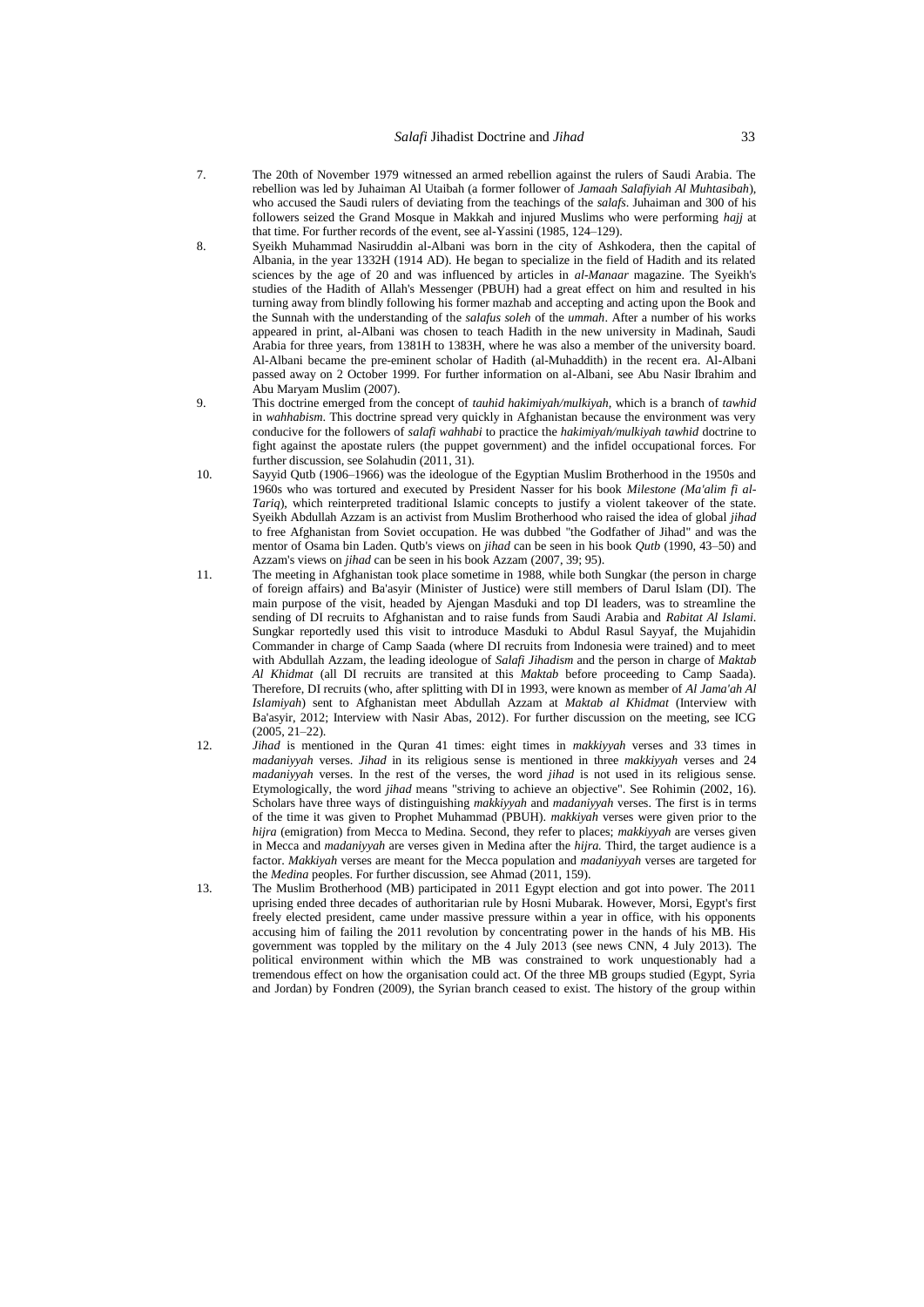Syria bears this out as an unsurprising reality. The group's early history in the country gave them little chance to plant deep and healthy roots due to the country's fragmented leadership and the everchanging political environment. When a stable government finally took shape, it was extremely brutal in its repression of the Brotherhood and was willing to employ any measure, no matter how violent, to subdue them. When Hafiz Asad came to power in 1970, his repression of the Brotherhood was heavy handed almost without pause. Consequently, the support from the population that was needed by the MB was difficult to obtain given the deep sectarian divides, not only in the country as a whole but also because of the divides that existed in the Sunni majority. In Egypt, the Brotherhood remains one of the strongest opposition groups in the country, but the repressive and political measures of past regimes, as well as past failures by the Brotherhood, have caused them to back away from using violence in their ever-present battle against the current state. These facts seem to indicate that the political/cultural environment under which the MB groups operate heavily influences the actions in which these groups are willing to engage. The more violent the political environment, as demonstrated by the case of Syria, the more aggressive the actions undertaken by the Brotherhood. In contrast and in possible support for the assertion made for the Egyptian case, Jordan's permissive political environment has served to keep the MB in line, as evidenced by the fact that the group has never used violence against the Hashemite regime and remains a political force in the country. For further discussion on the MB in Egypt, Syria and Jordan, see Fondren (2009, 71– 72).

14. On 23 February 1998, Osama bin Laden issued a *fatwa* declaring war against the United States. The *fatwa* was issued under the name of the World Islamic Front. It was signed by Ayman Al Zawahiri (Jihad al Islami, Egypt), Rifa'i Ahmad Taha (Jamaah Islamiyah, Egypt), Syeikh Mir Hamzah (Jamiatul Ulama, Pakistan), and Fazlur Rahman (a jihadist from Bangladesh). Prior to this, on 23 August 1996, bin Laden issued the "Declaration of War against the Americans Occupying the Land of the Two Holy Places". This fatwa can be accessed at <http://www.fas.org/irp/world/para/> docs/980223-fatwa.htm.

## **References**

Abu Aman et al. 2011. *Syubhat salafi*. Solo, Indonesia: Jazeera.

- Abu Nasir Ibrahim Abdul Rauf and Abu Maryam Muslim Ameen. 2007. *The biography of Syeikh Muhammad Nasiruddin Al-Albani*. Riyadh, Saudi Arabia: Darussalam Publishers.
- Abuza, Zachary. 2003. *Militant Islam in Southeast Asia: Crucible of terror.* Boulder, CO: Lynn Reinner Publishers.
- Aguk Irawan Mizan. 2011. Melacak akar radikalisme dalam gerakan Islam modern. *Analisis: Jurnal Studi Keislaman* 11(1): 53–70.
- Ahmad Fachrudin. 2011. *Dinamika pemikiran Islam kontemporer*. Jakarta: Badan Kesatuan Bangsa dan Politik.
- al-Azhari, Fathi al-Mishri. 2011. *Radikalisme sekte wahabiyah: Mengurai sejarah dan pemikiran wahabiyah* (*Fadhoihul wahabiyyah*). Trans. Asyhari Masduqi MA. Ciputat Timur, Jakarta: Pustaka Asy'ari.
- al-Banna, Hassan. 1978. *Five tracts of Hassan Al Banna (1906–1949): A selection from the Majmu'at Rasa'il al-Imam al-Shahid*. Berkeley, CA: University of California Press.
- al-Buthi, Muhamad Sa`id Ramadan. 2005. *Salafi: Sebuah fase sejarah bukan mazhab* ("*As-Salafiyyah*" *marhalah zamaniyah mubarakah la madzhab Islamiy*). Trans. Futuhal Arifin Lc. Jakarta: Gema Insani.
- al-Fadhl, Abu Muhamad Ibnu Manzur. 1410H. *Lisân al-Arab*. Beirut, Lebanon: Dar Ihya al-Turats al-Araby.
- Ali Syu'aibi Gils Kibil. 2004. *Meluruskan radikalisme Islam* (*Straighten the Islamic radicalism*). Trans. Muhtarom Lc. Ciputat, Jakarta: Pustaka Azhary.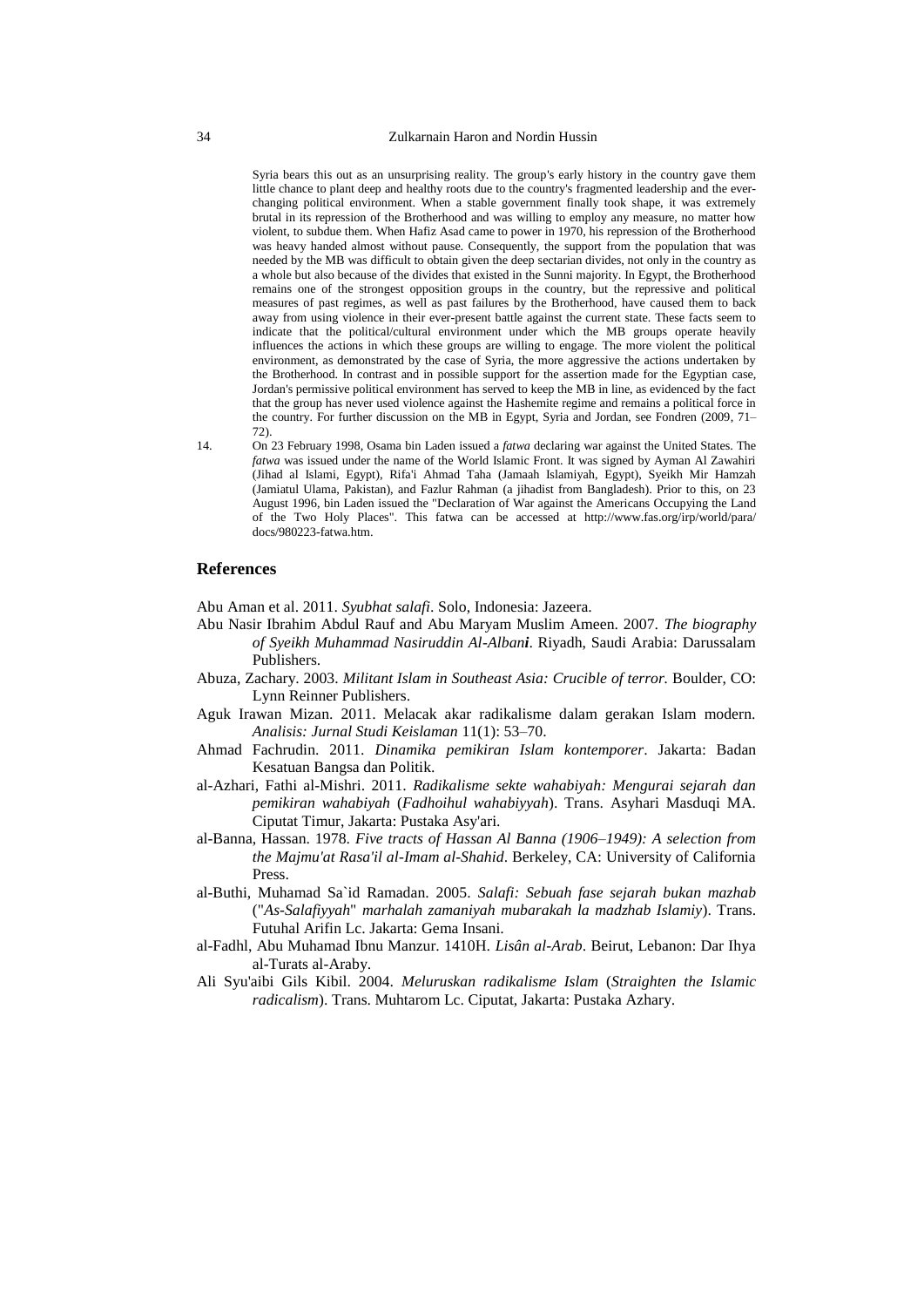- al-Mawdudi, Abul a'la. 1997. *Jihad in Islam* (*Jihad fi sabillillah*). Trans. Khurshid Ahmad. Birmingham: UK Islamic Da'wah Centre.
- al-Qadri, Muhammad Tahir. 2009. *Islamic scholar issues fatwa against terrorism*. CBC News World. Retrieved on 21 March 2013 from http://www.cbc.ca/news/world/story/2010/03/02/uk-fatwa-terrorism.html.
- al-Qaradhawi, Yusuf. 2005. *Akidah Salaf dan Khalaf* (*The faith of Salaf and Khalaf*: *Maktabah Wahbah, Cairo*). Trans. Arif Munandar Riswanto. Indonesian Edition. Jakarta Timur, Indonesia: Pustaka Al-Kautsar.
	- . 2002. *Condemns attacks against civilians*. Islam Online and News Agencies, 13 September 2002.
- al-Sya'rawi, Muhammad Mutawalli. 2011. *Jihad dalam Islam* (*Al-Jihad fi al-Islam*). Trans. M. Usman Hatim. Jakarta: Republika.
- al-Thalibi, Abu Abdirrahman. 2006. *Dakwah salafiyah dakwah bijak meluruskan sikap keras dai salafi*. Jakarta: Hujjah Press.
- al-Yassini, Ayman. 1985. *Religion and state in the kingdom of Saudi Arabia*. Boulder, CO: Westview Press.
- Anonymous. 2000. *As-Sunnah*. Edition 06/IV. Surakarta, Indonesia: Yayasan Lajnah Istiqomah.
- . 1996. *Pedoman Umum Perjuangan Al Jamaah Al Islamiyah* (PUPJI) (The General Guides of the Struggle for *Al Jama'ah Al Islamiyah*), 1417H/30 Mei 1996. Unpublished.
- Azzam, Abdullah. 2007. *Prinsip-prinsip jihad* (*Hukmul jihad*). Trans. Fakhurazi. Jakarta: Gema Insani Press.
- . 2005. *Dibawah naungan Surah At Taubah*. Solo, Indonesia: Pustaka Al Alaq.
- . 2002. *Tarbiah jihadiyah*. Vol. 12. Solo, Indonesia: Pustaka Al Alaq.
- . n.d. *Defense of the Muslim lands: The first obligation after iman*. Retrieved from http://www.kalamullah.com/Books/defence.pdf.
- Ba'asyir, Abu Bakar. 2006. *Catatan dari penjara untuk menegakkan Dinul Islam* (Notes from prison to establish *ad Deen*). Depok, Jakarta: Penerbit Mushaf.
- Cooper, H. H. A. 2001. Terrorism: The problem of definition revisited. *American Behavioral Scientist* 44(6): 881–893*.*
- Faraj, Muhammad Abdesalam. 1986. Al-farida al-gha'ba. In *The neglected duty: The creed of Sadat's assassins and Islamic resurgence in the Middle East*. Trans. G. H Cansen. NY: Mac Millan.
- Fondren, B. 2009. *The Muslim brotherhood in Egypt, Jordan and Syria: A comparison*. Monterey, California: Naval Postgraduate School.
- Ghannouchi, R. *The conflict between the West and Islam: The Tunisian case "reality and prospect"*. Lecture delivered at the Royal Institute of International Affairs, Chattam House, London, 9 May 1995.
- Ghassan Kanafani. 2011. *Palestina's children*. Trans. Miftahul Jannah. Yogyakarta, Indonesia: Penerbit Navila.
- Gunaratna, R. 2002. *Inside Al Qaeda: Global network of terror.* New York: Columbia University Press.
- Hamid Ansari. 1984. The Islamic militants in Egyptian politics. *International Journal of Middle Eastern Studies* 16(1): 123–144.
- Hassan bin Ali as-Segaf. 1992. *As-Salafiyyah al-Wahhabiyah*. Beirut, Lebanon: Dar al-Imam ar-Rawwas.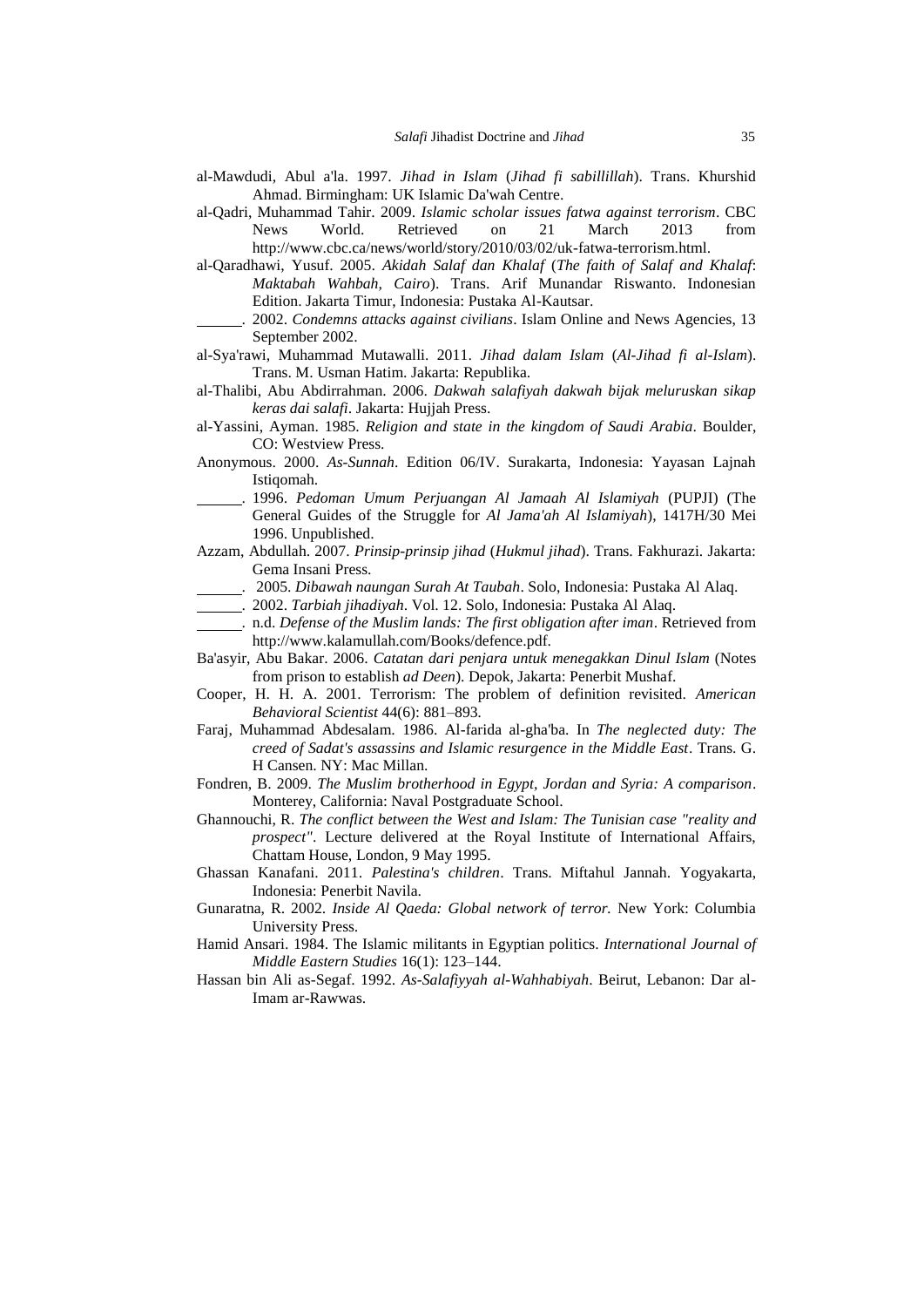Ibrahim Naahah, Asim Abdul Maajid and Esaam-ud-Deen Darbalah. 1997. *In pursuit of Allah's pleasure*. London: Al-Firdous.

Imam Samudera. 2004. *Aku melawan teroris*. Solo, Indonesia: Jazeera.

- International Crisis Group (ICG). 2005. *Recycling militants in Indonesia: Darul Islam and the Australian Embassy bombing*. Asia Report No. 92, 22 February 2005. Brussels: ICG.
- . 2002. *Al Qaeda in Southeast Asia: The case of the "Ngruki Network" in Indonesia*. Asia briefing, 8 August 2002. Brussels: ICG.
- . 2004. *Indonesia backgrounder, why salafism and terrorism mostly don't mix*. Asia Report No. 83, 13 September 2004. Brussels: ICG.
- Irfan Suryahardi Awwas. 2003. *Dakwah and jihad Abu Bakar Ba'asyir*. Jogjakarta: Wihdah Press.
- Jones, S. 2009. Jemaah Islamiyah and new splinters groups. In *Conflict community and criminality in Southeast Asia and Australia*. Washington DC: Center for Strategic and International Studies.
	- . 2003. Jemaah Islamiyah: A short description. *Kultur: The Indonesian Journal for Muslim Culture* 3(1): 63–104.
- Juergensmeyer*,* M. 2002. *Terror in the mind of God: The global rise of religious violence*. California: University of California Press.
- K. H Sirajuddin Abas. 1994. *I'itiqad Ahlussunnah Wal Jama'ah*. Kelantan, Malaysia: Pustaka Aman Press Sdn Bhd.
- Marty, M. E. and Appleby, R. S. 1991. *Fundamentalism observed*. London: University of Chicago Press.
- Muammar, Khalif. 2010. Pseudo-salafi, ektremisme dan keruntuhan autoriti. Paper presented in *National Seminar on Islamic Thinking II*. Akademi Pengajian Islam, University of Malaya, 20–22 July 2010.
- Muhammad Fuad Kamaluddin Al Maliki. 2006. *Wahhabisme: Neraca syara'*. Selangor, Malaysia: Sofa Production.
- Noor Huda Ismail and Ungerer, C. 2009. *Jemaah Islamiyah and Indonesian terrorism: A renewed struggle?* Barton ACT, Australia: The Australian Strategic Policy Institute.
- Qutb, Sayyid. 1990. *Milestone* (*Ma'alim fi al Tariq*). Indianapolis: American Trust Publication.
- Ramakrishna, K. and See, S. T. 2003. *After Bali: The threat of terrorism in Southeast Asia*. Singapore: Institute of Defence and Strategic Studies, Nanyang Technology University and World Scientific Pte Ltd.
- Rohimin, 2002, *Jihad, makna dan hikmah*. Jakarta: Penerbit Airlangga.
- Sayyid Ahmad Zaini Dahlan. 1991. *Al durar al saniyyah fi al raddi 'ala al wahhabiyah*. 2nd Ed. Cairo: Dar al Jawami al Kalim.
- Singh, B. 2007. *The Talibanization of Southeast Asia: Losing the war on terror to Islamist extremist*. Prager Security.
- Solahudin. 2011. *NII sampai JI: Salafi jihadisme di Indonesia*. Jakarta: Komunitas Bambu.
- Syamsu Rizal Panggaben. n.d. Organisasi dan gerakan Islam. In *Ensiklopedi Tematis Dunia Islam Dinamika Masa Kini.* Vol. 6. ed. Taufiq Abdullah. Jakarta: PT. Ichtiar Baru van Hoeve.
- Sydney Morning Herald. 2005. *Jakarta Embassy bombers not remorseful*. 7 June.